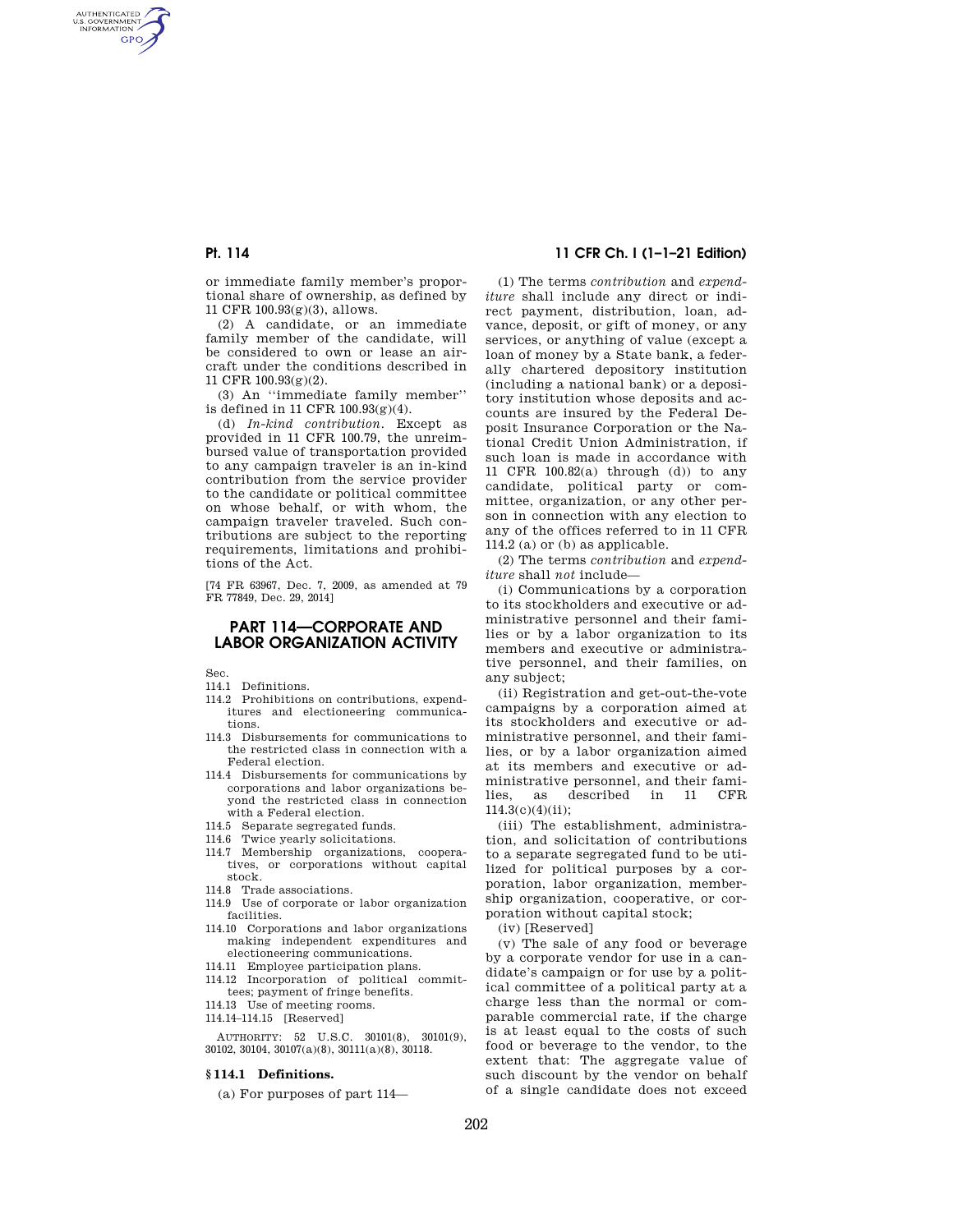\$1,000 with respect to any single election; and on behalf of all political committees of each political party does not exceed \$2,000 in a calendar year.

(vi) The payment for legal or accounting services rendered to or on behalf of any political committee of a political party other than services attributable to activities which directly further the election of a designated candidate or candidates for Federal office if the corporation or labor organization paying for the services is the regular employer of the individual rendering the services. This exclusion shall not be applicable if additional employees are hired for the purpose of rendering services or if additional employees are hired in order to make regular employees available;

(vii) The payment for legal or accounting services rendered to or on behalf of an authorized committee of a candidate or any other political committee solely for the purpose of ensuring compliance with this Act or chapter 95 or 96 of the Internal Revenue Code of 1954 if the corporation or labor organization paying for the services is the regular employer of the individual rendering the services, but amounts paid or incurred for these services shall be reported in accordance with part 104. This exclusion shall not be applicable if additional employees are hired for the purpose of rendering services or if additional employees are hired in order to make regular employees available;

(viii) Activity permitted under 11 CFR 9008.9, 9008.52 and 9008.53 with respect to a presidential nominating convention;

(ix) Donations to a State or local party committee used for the purchase or construction of its office building are subject to 11 CFR 300.35. No exception applies to contributions or donations to a national party committee that are made or used for the purchase or construction of any office building or facility; or

(x) Any activity that is specifically permitted by part 114, but this exception does not apply to activities permitted by 11 CFR 114.3(c)(4), 114.4(a), (c)(1)–(6), and (d), and 114.10(a), other than as provided specifically in those sections.

(b) *Establishment, administration, and solicitation costs* means the cost of office space, phones, salaries, utilities, supplies, legal and accounting fees, fund-raising and other expenses incurred in setting up and running a separate segregated fund established by a corporation, labor organization, membership organization, cooperative, or corporation without capital stock.

(c) *Executive or administrative personnel* means individuals employed by a corporation or labor organization who are paid on a salary rather than hourly basis and who have policymaking, managerial, professional, or supervisory responsibilities.

(1) This definition includes—

(i) The individuals who run the corporation's business such as officers other executives, and plant, division, and section managers; and

(ii) Individuals following the recognized professions, such as lawyers and engineers.

(2) This definition does *not* include— (i) Professionals who are represented

by a labor organization; (ii) Salaried foremen and other salaried lower level supervisors having direct supervision over hourly employ-

ees; (iii) Former or retired personnel who are not stockholders; or

(iv) Individuals who may be paid by the corporation or labor organization, such as consultants, but who are not employees, within the meaning of 26 CFR 31.3401(c)–1, of the corporation or labor organization for the purpose of income withholding tax on employee wages under Internal Revenue Code of 1954, section 3402.

(3) Individuals on commission may be considered executive or administrative personnel if they have policymaking, managerial, professional, or supervisory responsibility and if the individuals are employees, within the meaning of 26 CFR 31.3401(c)–1 of the corporation for the purpose of income withholding tax on employee wages under the Internal Revenue Code of 1954, section 3402.

(4) The Fair Labor Standards Act, 29 U.S.C. 201, *et seq.* and the regulations issued pursuant to that Act, 29 CFR part 541, may serve as a guideline in determining whether individuals have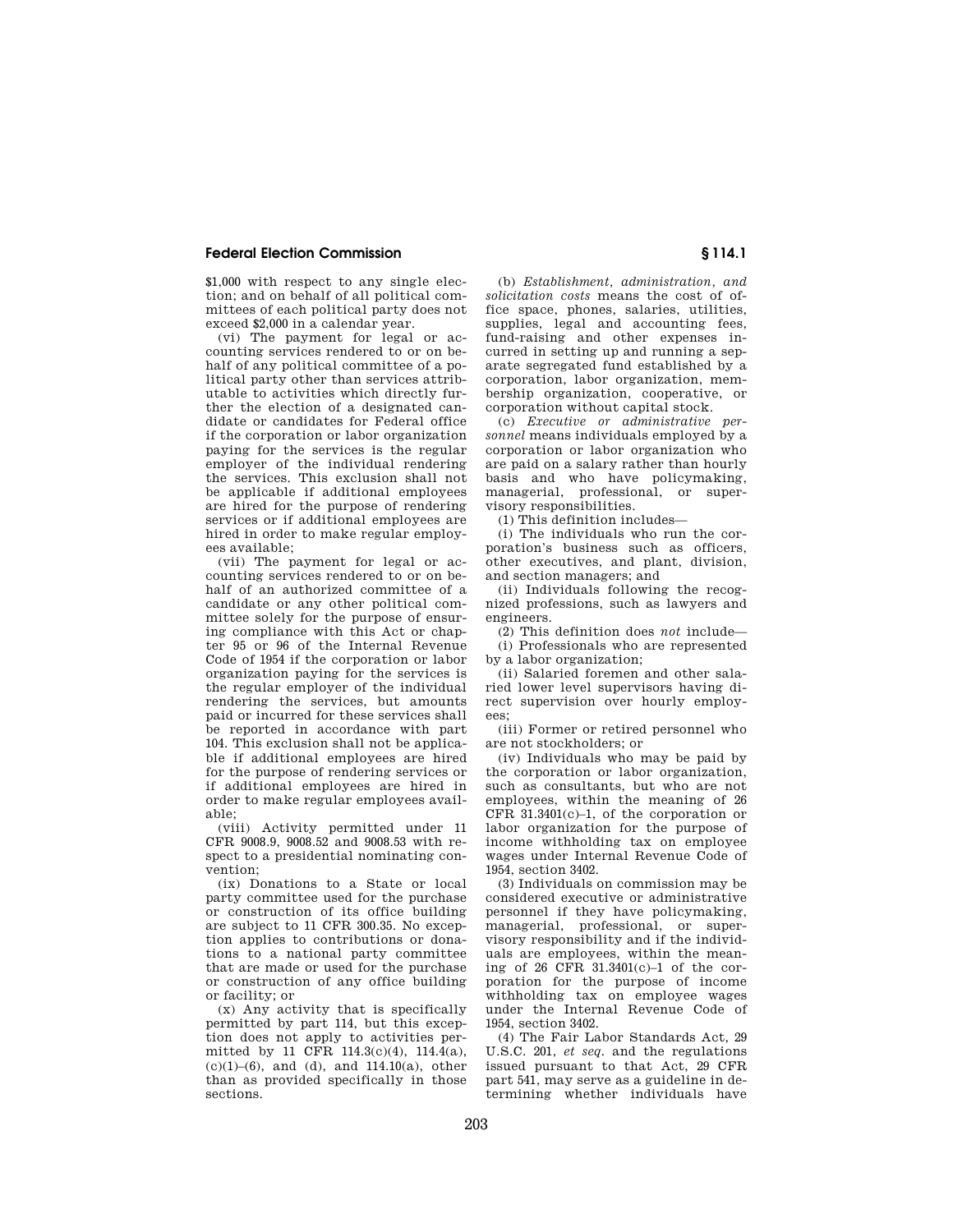policymaking, managerial, professional, or supervisory responsibilities.

(d) *Labor organization* means any organization of any kind, or any agency or employee representative committee or plan, in which employees participate and which exists for the purpose, in whole or in part, of dealing with employers concerning grievances, labor disputes, wages, rates of pay, hours of employment, or conditions of work.

(e)(1) For purposes of this part *membership organization* means a trade association, cooperative, corporation without capital stock, or a local, national, or international labor organization that:

(i) Is composed of members, some or all of whom are vested with the power and authority to operate or administer the organization, pursuant to the organization's articles, bylaws, constitution or other formal organizational documents;

(ii) Expressly states the qualifications and requirements for membership in its articles, bylaws, constitution or other formal organizational documents;

(iii) Makes its articles, bylaws, constitution, or other formal organizational documents available to its members upon request;

(iv) Expressly solicits persons to become members;

(v) Expressly acknowledges the acceptance of membership, such as by sending a membership card or including the member's name on a membership newsletter list; and

(vi) Is not organized primarily for the purpose of influencing the nomination for election, or election, of any individual to Federal office.

(2) For purposes of this part, the term *members* includes all persons who are currently satisfying the requirements for membership in a membership organization, affirmatively accept the membership organization's invitation to become a member, and either:

(i) Have some significant financial attachment to the membership organization, such as a significant investment or ownership stake; or

(ii) Pay membership dues at least annually, of a specific amount predetermined by the organization; or

# **§ 114.1 11 CFR Ch. I (1–1–21 Edition)**

(iii) Have a significant organizational attachment to the membership organization which includes: affirmation of membership on at least an annual basis; and direct participatory rights in the governance of the organization. For example, such rights could include the right to vote directly or indirectly for at least one individual on the membership organization's highest governing board; the right to vote directly for organization officers; the right to vote on policy questions where the highest governing body of the membership organization is obligated to abide by the results; the right to approve the organization's annual budget; or the right to participate directly in similar aspects of the organization's governance.

(3) Notwithstanding the requirements of paragraph (e)(2) of this section, the Commission may determine, on a caseby-case basis, that persons who do not precisely meet the requirements of the general rule, but have a relatively enduring and independently significant financial or organizational attachment to the organization, may be considered members for purposes of this section. For example, student members who pay a lower amount of dues while in school, long term dues paying members who qualify for lifetime membership status with little or no dues obligation, and retired members of the organization may be considered members for purposes of these rules.

(4) Notwithstanding the requirements of paragraphs  $(e)(2)(i)$  through (iii) of this section, members of a local union are considered to be members of any national or international union of which the local union is a part and of any federation with which the local, national, or international union is affiliated.

(5) In the case of a membership organization which has a national federation structure or has several levels, including, for example, national, state, regional and/or local affiliates, a person who qualifies as a member of any entity within the federation or of any affiliate by meeting the requirements of paragraphs  $(e)(2)(i)$ ,  $(ii)$ , or  $(iii)$  of this section shall also qualify as a member of all affiliates for purposes of this part. The factors set forth at 11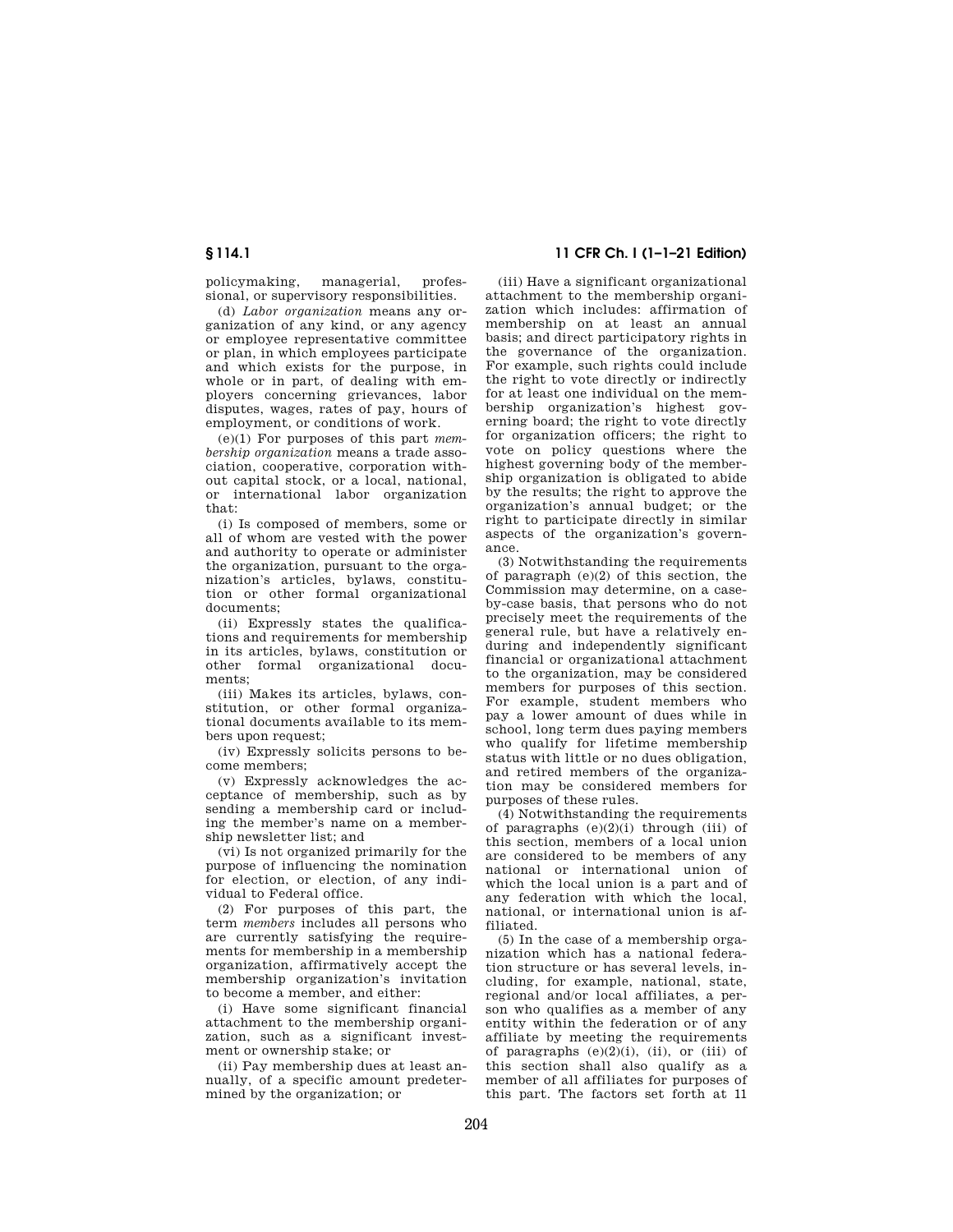CFR 100.5  $(g)(2)$ ,  $(3)$  and  $(4)$  shall be used to determine whether entities are affiliated for purposes of this paragraph.

(6) The status of a membership organization, and of members, for purposes of this part, shall be determined pursuant to paragraph (e)(1) of this section and not by provisions of state law governing trade associations, cooperatives, corporations without capital stock, or labor organizations.

(f) *Method of facilitating the making of contributions* means the manner in which the contributions are received or collected such as, but not limited to, payroll deduction or checkoff systems, other periodic payment plans, or return envelopes enclosed in a solicitation request.

(g) *Method of soliciting voluntary contributions* means the manner in which the solicitation is undertaken including, but not limited to, mailings, oral requests for contributions, and hand distribution of pamphlets.

(h) *Stockholder* means a person who has a vested beneficial interest in stock, has the power to direct how that stock shall be voted, if it is voting stock, and has the right to receive dividends.

(i) *Voluntary contributions* are contributions which have been obtained by the separate segregated fund of a corporation or labor organization in a manner which is in compliance with §114.5(a) and which is in accordance with other provisions of the Act.

(j) *Restricted class.* A corporation's restricted class is its stockholders and executive or administrative personnel, and their families, and the executive and administrative personnel of its subsidiaries, branches, divisions, and departments and their families. A labor organization's restricted class is its members and executive or administrative personnel, and their families. For communications under 11 CFR 114.3, the restricted class of an incorporated membership organization, incorporated trade association, incorporated cooperative or corporation without capital stock is its members and executive or administrative personnel, and their families. (The solicitable class of a membership organization, cooperative, corporation without capital stock or trade association, as described in 11

CFR 114.7 and 114.8, may include some persons who are not considered part of the organization's restricted class, and may exclude some persons who are in the restricted class.)

U.S.C.  $30101(8)(B)(iii)$ ,  $30102(c)(3)$ , 30107(a)(8), 30111(a)(8), 30118)

[41 FR 35955, Aug. 25, 1976, as amended at 44 FR 63045, Nov. 1, 1979; 45 FR 15125, Mar. 7, 1980; 45 FR 21210, Apr. 1, 1980; 48 FR 50508, Nov. 2, 1983; 57 FR 1640, Jan. 15, 1992; 58 FR 45775, Aug. 30, 1993; 59 FR 33615, June 29, 1994; 60 FR 64273, Dec. 14, 1995; 64 FR 41273, July 30, 1999; 67 FR 49120, July 29, 2002; 67 FR 78681, Dec. 26, 2002; 79 FR 77849, Dec. 29, 2014; 80 FR 62817, Oct. 21, 2014]

#### **§ 114.2 Prohibitions on contributions, expenditures and electioneering communications.**

(a) National banks and corporations organized by authority of any law of Congress are prohibited from making a contribution, as defined in 11 CFR 114.1(a), in connection with any election to any political office, including local, State and Federal offices, or in connection with any primary election or political convention or caucus held to select candidates for any political office, including any local, State or Federal office. National banks and corporations organized by authority of any law of Congress are prohibited from making expenditures as defined in 11 CFR 114.1(a) for communications to those outside the restricted class expressly advocating the election or defeat of one or more clearly identified candidate(s) or the candidates of a clearly identified political party, with respect to an election to any political office, including any local, State, or Federal office.

(1) Such national banks and corporations may engage in the activities permitted by 11 CFR part 114, except to the extent that such activity constitutes a contribution, expenditure, or electioneering communication or is foreclosed by provisions of law other than the Act.

(2) The provisions of 11 CFR part 114 apply to the activities of a national bank, or a corporation organized by any law of Congress, in connection with local, State and Federal elections.

(b) Any corporation whatever or any labor organization is prohibited from making a contribution as defined in 11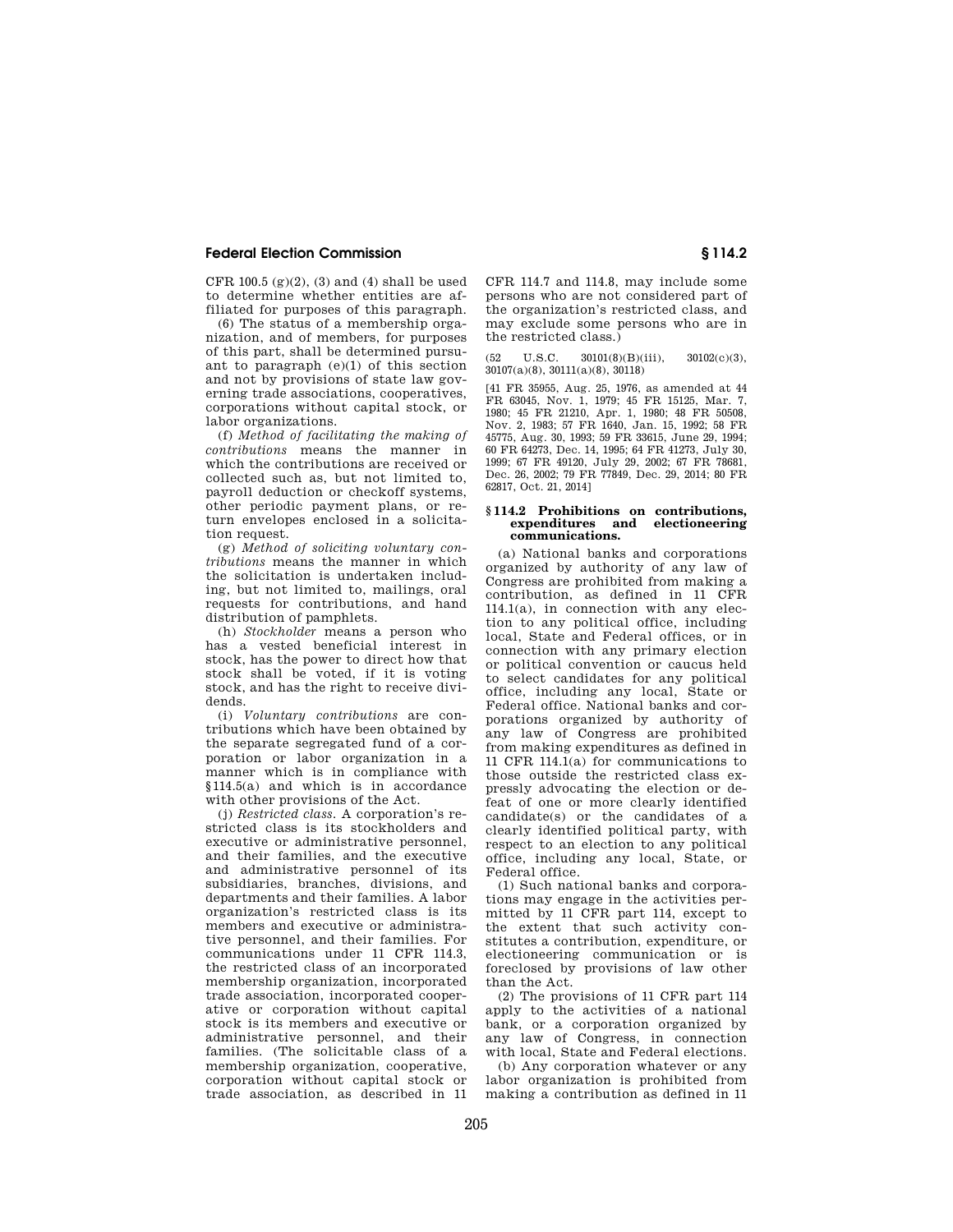CFR part 100, subpart B. Any corporation whatever or any labor organization is prohibited from making a contribution as defined in 11 CFR 114.1(a) in connection with any Federal election.

NOTE TO PARAGRAPH (b): Pursuant to *SpeechNow.org* v. *FEC,* 599 F.3d 686 (D.C. Cir. 2010) (en banc), and *Carey* v. *FEC,* 791 F. Supp. 2d 121 (D.D.C. 2011), corporations and labor organizations may make contributions to nonconnected political committees that make only independent expenditures, or to separate accounts maintained by nonconnected political committees for making only independent expenditures, notwithstanding 11 CFR 114.2(b) and 11 CFR 114.10(a). The Commission has not conducted a rulemaking in response to these cases.

(c) Disbursements by corporations and labor organizations for the election-related activities described in 11 CFR 114.3 and 114.4 will not cause those activities to be contributions when coordinated with any candidate, candidate's agent, candidate's authorized committee(s) or any party committee to the extent permitted in those sections. Coordination beyond that described in 11 CFR 114.3 and 114.4 shall not cause subsequent activities directed at the restricted class to be considered contributions. However, such coordination may be considered evidence that could negate the independence of subsequent communications to those outside the restricted class by the corporation, labor organization or its separate segregated fund, and could result in an in-kind contribution. *See* 11 CFR 100.16 regarding independent expenditures and coordination with candidates.

(d) A candidate, political committee, or other person is prohibited from knowingly accepting or receiving any contribution prohibited by this section.

(e) No officer or director of any corporation or any national bank, and no officer of any labor organization shall consent to any contribution or expenditure by the corporation, national bank, or labor organization prohibited by this section.

(f) *Facilitating the making of contributions.* (1) Corporations and labor organizations (including officers, directors or other representatives acting as agents of corporations and labor organizations) are prohibited from facilitating

**§ 114.2 11 CFR Ch. I (1–1–21 Edition)** 

the making of contributions to candidates or political committees, other than to the separate segregated funds of the corporations and labor organizations. Facilitation means using corporate or labor organization resources or facilities to engage in fundraising activities in connection with any federal election, such as activities which go beyond the limited exemptions set forth in 11 CFR part 100, subparts B and C, part 100, subparts D and E,  $114.9(a)$ through (c) and 114.13. A corporation does not facilitate the making of a contribution to a candidate or political committee if it provides goods or services in the ordinary course of its business as a commercial vendor in accordance with 11 CFR part 116 at the usual and normal charge.

(2) Examples of facilitating the making of contributions include but are not limited to—

(i) Fundraising activities by corporations (except commercial vendors) or labor organizations that involve—

(A) Officials or employees of the corporation or labor organization ordering or directing subordinates or support staff (who therefore are not acting as volunteers) to plan, organize or carry out the fundraising project as a part of their work responsibilities using corporate or labor organization resources, unless the corporation or labor organization receives advance payment for the fair market value of such services;

(B) Failure to reimburse a corporation or labor organization within a commercially reasonable time for the use of corporate facilities described in 11 CFR 114.9(d) in connection with such fundraising activities;

(C) Using a corporate or labor organization list of customers, clients, vendors or others who are not in the restricted class to solicit contributions or distribute invitations to the fundraiser, unless the corporation or labor organization receives advance payment for the fair market value of the list;

(D) Using meeting rooms that are not customarily made available to clubs, civic or community organizations or other groups; or

(E) Providing catering or other food services operated or obtained by the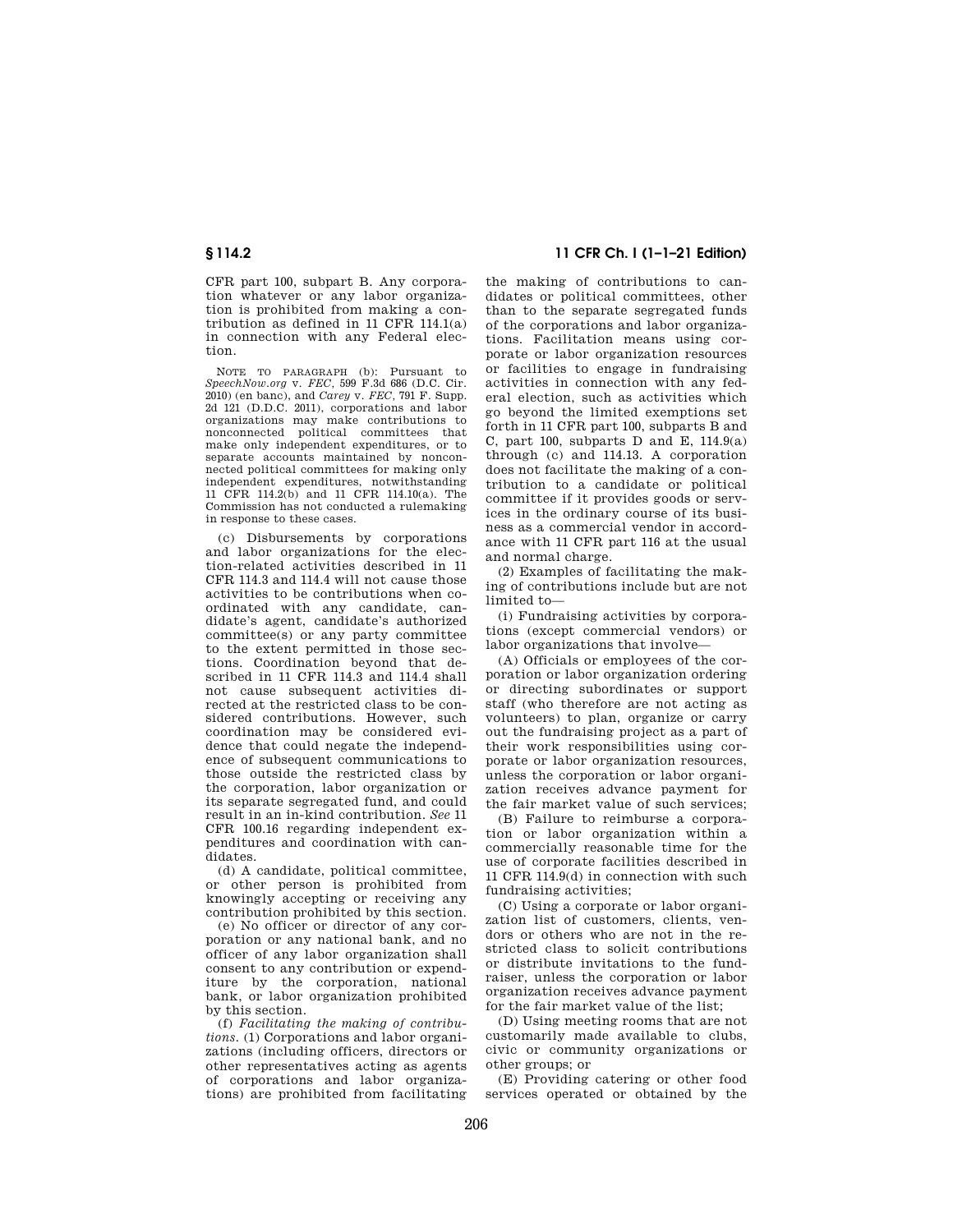corporation or labor organization, unless the corporation or labor organization receives advance payment for the fair market value of the services;

(ii) Providing materials for the purpose of transmitting or delivering contributions, such as stamps, envelopes addressed to a candidate or political committee other than the corporation's or labor organization's separate segregated fund, or other similar items which would assist in transmitting or delivering contributions, but not including providing the address of the candidate or political committee;

(iii) Soliciting contributions earmarked for a candidate that are to be collected and forwarded by the corporation's or labor organizations's separate segregated fund, except to the extent such contributions also are treated as contributions to and by the separate segregated fund; or

(iv) Using coercion, such as the threat of a detrimental job action, the threat of any other financial reprisal, or the threat of force, to urge any individual to make a contribution or engage in fundraising activities on behalf of a candidate or political committee.

(3) Facilitating the making of contributions does not include the following activities if conducted by a separate segregated fund—

(i) Any activity specifically permitted under 11 CFR 110.1, 110.2, or 114.5 through 114.8, including soliciting contributions to a candidate or political committee, and making in kind contributions to a candidate or political committee; and

(ii) Collecting and forwarding contributions earmarked to a candidate in accordance with 11 CFR 110.6.

(4) Facilitating the making of contributions also does not include the following activities if conducted by a corporation or labor organization—

(i) Enrolling members of a corporation's or labor organization's restricted class in a payroll deduction plan or check-off system which deducts contributions from dividend or payroll checks to make contributions to the corporation's or labor organization's separate segregated fund or an employee participation plan pursuant to 11 CFR 114.11;

(ii) Soliciting contributions to be sent directly to candidates if the solicitation is directed to the restricted class, *see* 11 CFR 114.1(a)(2)(i); and

(iii) Soliciting contributions earmarked for a candidate that are to be collected and forwarded by the corporation's or labor organization's separate segregated fund, to the extent such contributions also are treated as contributions to and by the separate segregated fund.

(5) Facilitating the making of contributions also does not include the provision of incidental services by a corporation to collect and forward contributions from its employee stockholders and executive and administrative personnel to the separate segregated fund of a trade association of which the corporation is a member, including collection through a payroll deduction or check-off system, pursuant to 11 CFR 114.8(e)(4).

[60 FR 64274, Dec. 14, 1995, as amended at 67 FR 65211, Oct. 23, 2002; 67 FR 78681, Dec. 26, 2002; 70 FR 41944, July 21, 2005; 72 FR 72913, Dec. 26, 2007; 79 FR 62817, Oct. 21, 2014; 81 FR 34864, June 1, 2016]

#### **§ 114.3 Disbursements for communications to the restricted class in connection with a Federal election.**

(a) *General.* (1) Corporations and labor organizations may make communications on any subject, including communications containing express advocacy, to their restricted class or any part of that class. Corporations and labor organizations may also make the communications permitted under 11 CFR 114.4 to their restricted class or any part of that class. The activities permitted under this section may involve election-related coordination with candidates and political committees. *See* 11 CFR 100.16 and 114.2(c) regarding independent expenditures and coordination with candidates.

(2) Incorporated membership organizations, incorporated trade associations, incorporated cooperatives and corporations without capital stock may make communications to their restricted class, or any part of that class as permitted in paragraphs (a)(1) and (c) of this section.

(b) *Reporting communications containing express advocacy to the restricted*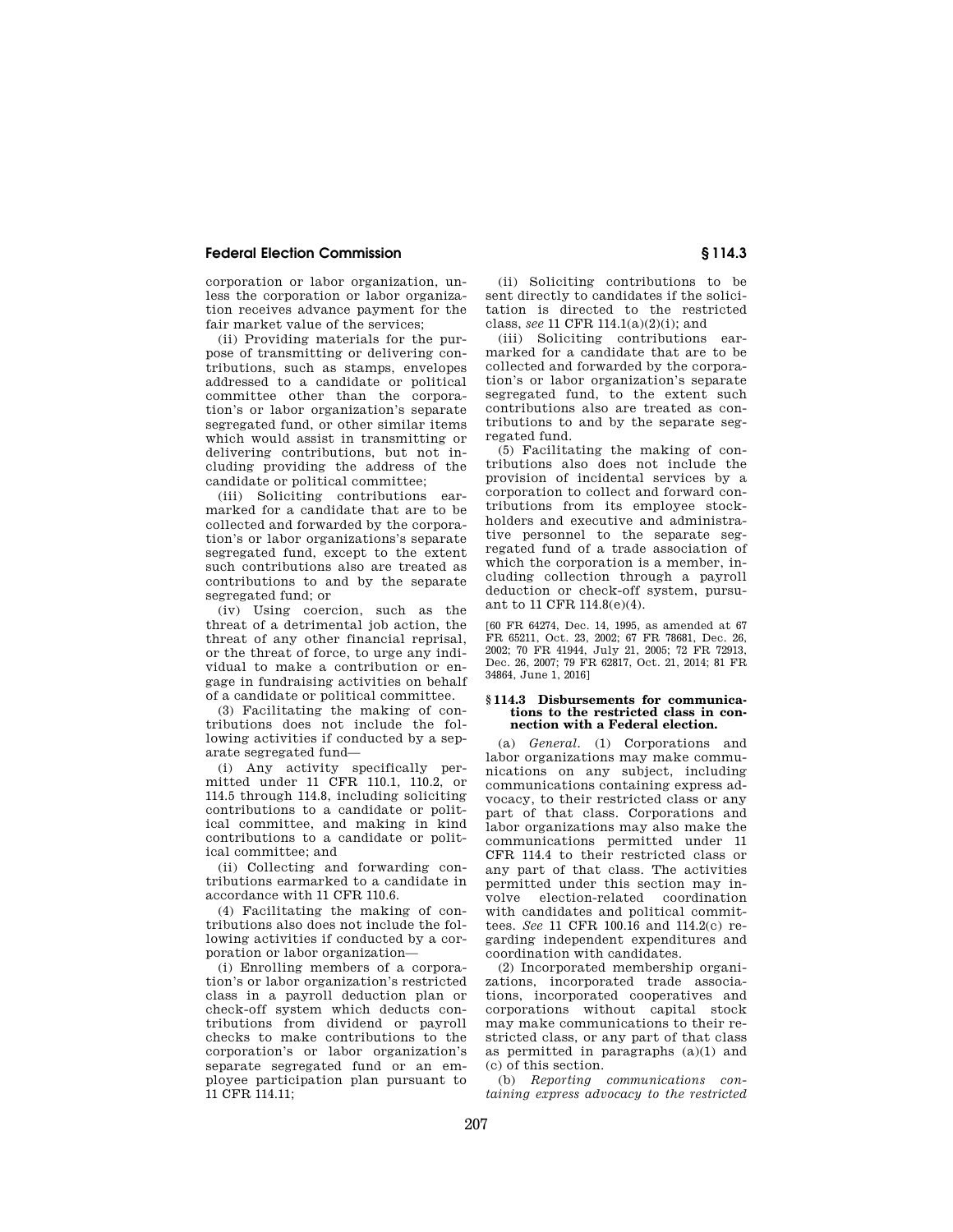*class.* Disbursements for communications expressly advocating the election or defeat of one or more clearly identified candidate(s) made by a corporation, including a corporation described in paragraph (a)(2) of this section, or labor organization to its restricted class shall be reported in accordance with 11 CFR 100.134(a) and 104.6.

(c) *Communications containing express advocacy.* Communications containing express advocacy which may be made to the restricted class include, but are not limited to, the examples set forth in paragraphs  $(c)(1)$  through  $(c)(4)$  of this section.

(1) *Publications.* Printed material expressly advocating the election or defeat of one or more clearly identified candidate(s) or candidates of a clearly identified political party may be distributed by a corporation or by a labor organization to its restricted class, provided that:

(i) The material is produced at the expense of the corporation or labor organization; and

(ii) The material constitutes a communication of the views of the corporation or the labor organization, and is not the republication or reproduction, in whole or in part, of any broadcast, transcript or tape or any written, graphic, or other form of campaign materials prepared by the candidate, his or her campaign committees, or their authorized agents. A corporation or labor organization may, under this section, use brief quotations from speeches or other materials of a candidate that demonstrate the candidate's position as part of the corporation's or labor organization's expression of its own views.

(2) *Candidate and party appearances.*  (i) A corporation may allow a candidate, candidate's representative or party representative to address its restricted class at a meeting, convention or other function of the corporation, but is not required to do so. A labor organization may allow a candidate or party representative to address its restricted class at a meeting, convention or other function of the labor organization, but is not required to do so. A corporation or labor organization may bar other candidates for the same office or a different office and their rep-

**§ 114.3 11 CFR Ch. I (1–1–21 Edition)** 

resentatives, and representatives of other parties addressing the restricted class. A corporation or labor organization may allow the presence of employees outside the restricted class of the corporation or labor organization who are necessary to administer the meeting, other guests of the corporation or labor organization who are being honored or speaking or participating in the event, and representatives of the news media.

(ii) The candidate, candidate's representative or party representative may ask for contributions to his or her campaign or party, or ask that contributions to the separate segregated fund of the corporation or labor organization be designated for his or her campaign or party. The incidental solicitation of persons outside the corporation's or labor organization's restricted class who may be present at the meeting as permitted by this section will not be a violation of 11 CFR part 114. The candidate's representative or party representative (other than an officer, director or other representative of a corporation or official, member or employee of a labor organization) or the candidate, may accept contributions before, during or after the appearance at the meeting, convention or other function of the corporation or labor organization.

(iii) The corporation or labor organization may suggest that members of its restricted class contribute to the candidate or party committee, but the collection of contributions by any officer, director or other representative of the corporation or labor organization before, during, or after the appearance while at the meeting, is an example of a prohibited facilitation of contributions under 11 CFR 114.2(f).

(iv) If the corporation or labor organization permits more than one candidate for the same office, or more than one candidate's representative or party representative, to address its restricted class, and permits the news media to cover or carry an appearance by one candidate or candidate's representative or party representative, the corporation or labor organization shall also permit the news media to cover or carry the appearances by the other candidate(s) for that office, or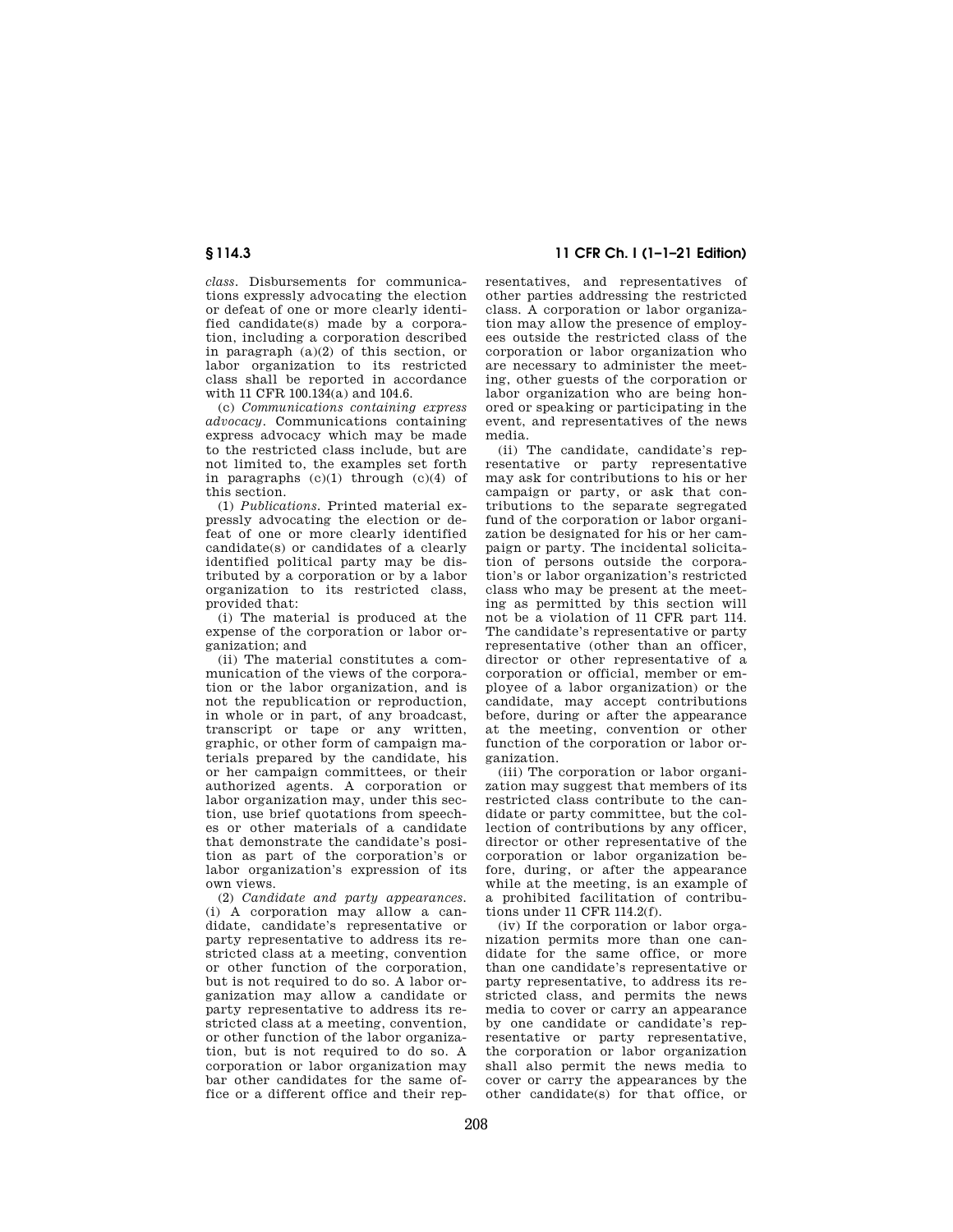the other candidates' representatives or party representatives. If the corporation or labor organization permits a representative of the news media to cover or carry a candidate or candidate's representative or party representative appearance, the corporation or labor organization shall provide all other representatives of the news media with equal access for covering or carrying that appearance. Equal access is provided by—

(A) Providing advance information regarding the appearance to the representatives of the news media whom the corporation or labor organization customarily contacts and other representatives of the news media upon request; and

(B) Allowing all representatives of the news media to cover or carry the appearance, through the use of pooling arrangements if necessary.

(3) *Phone banks.* A corporation or a labor organization may establish and operate phone banks to communicate with its restricted class, urging them to register and/or vote for a particular candidate or candidates, or to register with a particular political party.

(4) *Registration and get-out-the-vote drives.* (i) A corporation or labor organization may conduct voter registration and get-out-the-vote drives aimed at its restricted class, except as provided in paragraph (c)(4)(iii) of this section. Voter registration and get-outthe-vote drives include providing transportation to the place of registration and to the polls. Such drives may include communications containing express advocacy, such as urging individuals to register with a particular party or to vote for a particular candidate or candidates.

(ii) Disbursements for a voter registration or get-out-the-vote drive conducted under paragraph  $(c)(4)(i)$  of this section are not contributions or expenditures if the drive is nonpartisan. *See* 52 U.S.C. 30118(b)(2)(B). A drive is nonpartisan if it is conducted so that information and other assistance regarding registering or voting, including transportation and other services offered, is not withheld or refused on the basis of support for or opposition to particular candidates or a particular political party.

(iii) A corporation or labor organization may make disbursements to conduct voter registration and get-outthe-vote drives that are aimed at its restricted class and that do not qualify as nonpartisan under paragraph  $(c)(4)(ii)$  of this section, provided that the disbursements do not constitute coordinated expenditures as defined in 11 CFR 109.20, coordinated communications as defined in 11 CFR 109.21, or contributions as defined in 11 CFR part 100, subpart B. *See also* note to 11 CFR 114.2(b), 114.10(a).

[60 FR 64275, Dec. 14, 1995, as amended at 67 FR 78681, Dec. 26, 2002; 79 FR 77849, Dec. 29, 2014; 79 FR 62817, Oct. 21, 2014]

#### **§ 114.4 Disbursements for communications by corporations and labor organizations beyond the restricted class in connection with a Federal election.**

(a) *General.* A corporation or labor organization may communicate beyond the restricted class in accordance with this section. Communications that a corporation or labor organization may make only to its employees (including its restricted class) and their families, but not to the general public, are set forth in paragraph (b) of this section. Any communications that a corporation or labor organization may make to the general public under paragraph (c) of this section may also be made to the corporation's or labor organization's restricted class and to other employees and their families. Communications that a corporation or labor organization may make only to its restricted class are set forth at 11 CFR 114.3. The activities described in paragraphs (b) and (c) of this section may be coordinated with candidates and political committees only to the extent permitted by this section. For the otherwise applicable regulations regarding independent expenditures and coordination with candidates, see 11 CFR 100.16, 109.21, and 114.2(c). Voter registration and get-out-the-vote drives as described in paragraph (d) of this section must not include coordinated expenditures as defined in 11 CFR 109.20, coordinated communications as defined in 11 CFR 109.21, or contributions as defined in 11 CFR part 100, subpart B. *See also* note to 11 CFR 114.2(b), 114.10(a).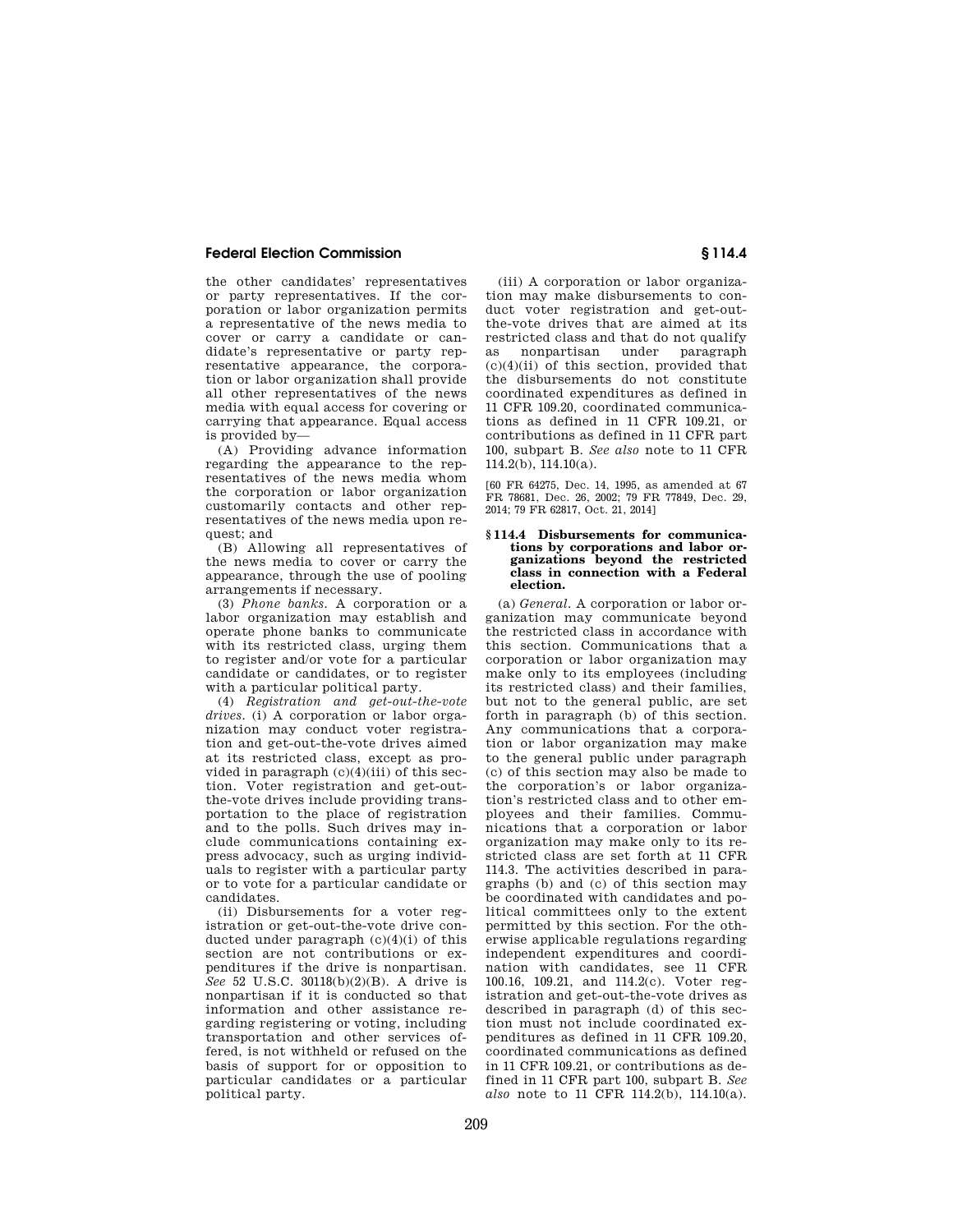Incorporated membership organizations, incorporated trade associations, incorporated cooperatives, and corporations without capital stock will be treated as corporations for the purpose of this section.

(b) *Communications by a corporation or labor organization to employees beyond its restricted class*—(1) *Candidate and party appearances on corporate premises or at a meeting, convention or other function.*  Corporations may permit candidates, candidates' representatives or representatives of political parties on corporate premises or at a meeting, convention, or other function of the corporation to address or meet its restricted class and other employees of the corporation and their families, in accordance with the conditions set forth in paragraphs  $(b)(1)(i)$  through  $(b)(1)(viii)$  of this section. Other guests of the corporation who are being honored or speaking or participating in the event and representatives of the news media may be present. A corporation may bar all candidates, candidates' representatives and representatives of political parties from addressing or meeting its restricted class and other employees of the corporation and their families on corporate premises or at any meeting, convention or other function of the corporation.

(i) If a candidate for the House or Senate or a candidate's representative is permitted to address or meet employees, all candidates for that seat who request to appear must be given a similar opportunity to appear;

(ii) If a Presidential or Vice Presidential candidate or candidate's representative is permitted to address or meet employees, all candidates for that office who are seeking the nomination or election, and who meet pre-established objective criteria under 11 CFR 110.13(c), and who request to appear must be given a similar opportunity to appear;

(iii) If representatives of a political party are permitted to address or meet employees, representatives of all political parties which had a candidate or candidates on the ballot in the last general election or which are actively engaged in placing or will have a candidate or candidates on the ballot in the next general election and who re-

**§ 114.4 11 CFR Ch. I (1–1–21 Edition)** 

quest to appear must be given a similar opportunity to appear;

(iv) The candidate's representative or party representative (other than an officer, director or other representative of a corporation) or the candidate, may ask for contributions to his or her campaign or party, or ask that contributions to the separate segregated fund of the corporation be designated for his or her campaign or party. The candidate, candidate's representative or party representative shall not accept contributions before, during or after the appearance while at the meeting, convention or other function of the corporation, but may leave campaign materials or envelopes for members of the audience. A corporation, its restricted class, or other employees of the corporation or its separate segregated fund shall not, either orally or in writing, solicit or direct or control contributions by members of the audience to any candidate or party in conjunction with any appearance by any candidate or party representative under this section, and shall not facilitate the making of contributions to any such candidate or party (see 11 CFR  $114.2(f)$ ;

(v) A corporation or its separate segregated fund shall not, in conjunction with any candidate, candidate representative or party representative appearance under this section, expressly advocate the election or defeat of any clearly identified candidate(s) or candidates of a clearly identified political party and shall not promote or encourage express advocacy by employees;

(vi) No candidate, candidate's representative or party representative shall be provided with more time or a substantially better location than other candidates, candidates' representatives or party representatives who appear, unless the corporation is able to demonstrate that it is clearly impractical to provide all candidates, candidates' representatives and party representatives with similar times or locations;

(vii) Coordination with each candidate, candidate's agent, and candidate's authorized committee(s) may include discussions of the structure, format and timing of the candidate appearance and the candidate's positions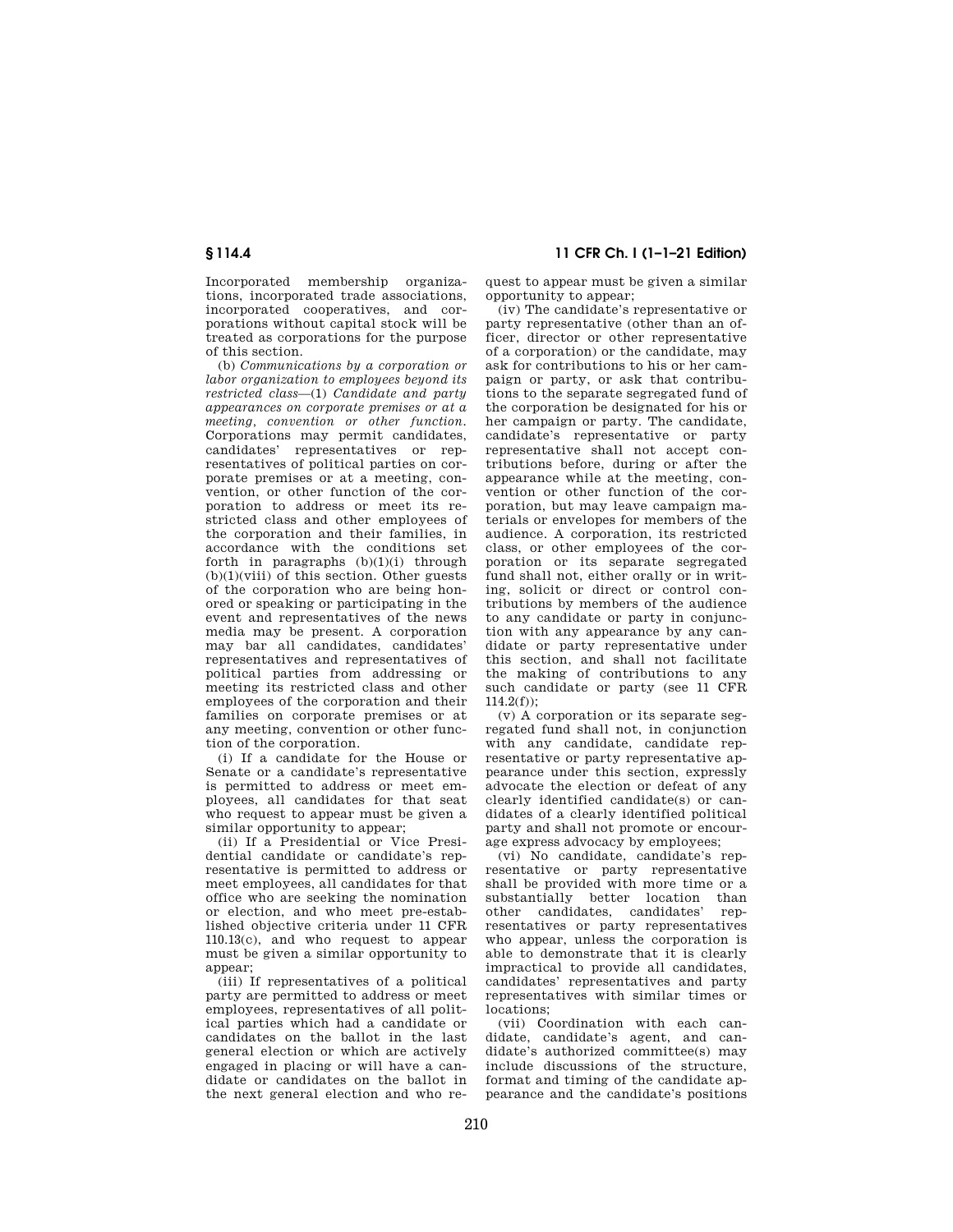on issues, but shall not include discussions of the candidate's plans, projects, or needs relating to the campaign; and

(viii) Representatives of the news media may be allowed to be present during a candidate, candidate representative or party representative appearance under this section, in accordance with the procedures set forth at 11 CFR 114.3(c)(2)(iv).

(2) *Candidate and party appearances on labor organization premises or at a meeting, convention or other function.* A labor organization may permit candidates, candidates' representatives or representatives of political parties on the labor organization's premises or at a meeting, convention, or other function of the labor organization to address or meet its restricted class and other employees of the labor organization, and their families, in accordance with the conditions set forth in paragraphs  $(b)(1)$  (i) through (iii), (vi) through (viii), and paragraphs  $(b)(2)$  (i) and (ii) of this section. Other guests of the labor organization who are being honored or speaking or participating in the event and representatives of the news media may be present. A labor organization may bar all candidates, candidates' representatives and representatives of political parties from addressing or meeting its restricted class and other employees of the labor organization and their families on the labor organization's premises or at any meeting, convention or other function of the labor organization.

(i) The candidate's representative or party representative (other than an official, member or employee of a labor organization) or the candidate, may ask for contributions to his or her campaign or party, or ask that contributions to the separate segregated fund of the labor organization be designated for his or her campaign or party. The candidate, candidate's representative or party representative shall not accept contributions before, during or after the appearance while at the meeting, convention or other function of the labor organization, but may leave campaign materials or envelopes for members of the audience. No official, member, or employee of a labor organization or its separate segregated fund shall, either orally or in writing, solicit or direct or control contributions by members of the audience to any candidate or party representative under this section, and shall not facilitate the making of contributions to any such candidate or party. See 11 CFR 114.2(f).

(ii) A labor organization or its separate segregated fund shall not, in conjunction with any candidate or party representative appearance under this section, expressly advocate the election or defeat of any clearly identified candidate(s), and shall not promote or encourage express advocacy by its members or employees.

(c) *Communications by a corporation or labor organization to the general public*— (1) *General.* A corporation or labor organization may make independent expenditures or electioneering communications pursuant to 11 CFR 114.10. This section addresses specific communications, described in paragraphs  $(c)(2)$  through  $(c)(7)$  of this section, that a corporation or labor organization may make to the general public. The general public includes anyone who is not in the corporation's or labor organization's restricted class. The preparation, contents, and distribution of any of the communications described in paragraphs (2) through (6) below must not include coordinated expenditures as defined in 11 CFR 109.20, coordinated communications as defined in 11 CFR 109.21, or contributions as defined in 11 CFR part 100, subpart B. *See also* note to 11 CFR 114.2(b), 114.10(a).

(2) *Voter registration and get-out-thevote communications.* (i) A corporation or labor organization may make voter registration and get-out-the-vote communications to the general public.

(ii) Disbursements for the activity described in paragraph  $(c)(2)(i)$  of this section are not contributions or expenditures, provided that:

(A) The voter registration and getout-the-vote communications to the general public do not expressly advocate the election or defeat of any clearly identified candidate(s) or candidates of a clearly identified political party; and

(B) The preparation and distribution of voter registration and get-out-the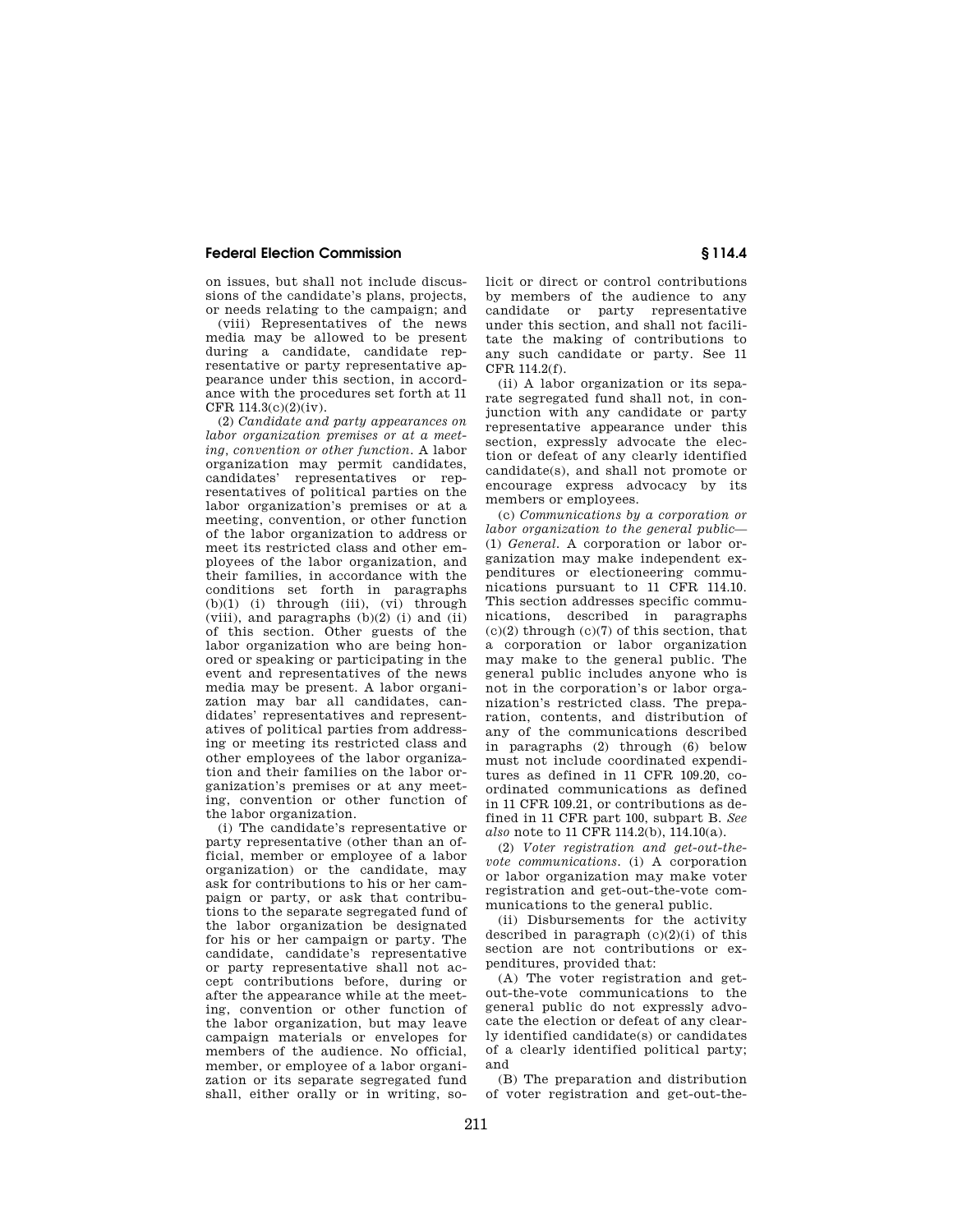vote communications is not coordinated with any candidate(s) or political party.

(3) *Official registration and voting information.* (i) A corporation or labor organization may distribute to the general public, or reprint in whole and distribute to the general public, any registration or voting information, such as instructional materials, that has been produced by the official election administrators.

(ii) A corporation or labor organization may distribute official registration-by-mail forms to the general public. A corporation or labor organization may distribute absentee ballots to the general public if permitted by the applicable State law.

(iii) A corporation or labor organization may donate funds to State or local government agencies responsible for the administration of elections to help defray the costs of printing or distributing voter registration or voting information and forms.

(iv) Disbursements for the activity described in paragraphs  $(c)(3)(i)$ through (iii) of this section are not contributions or expenditures, provided that:

(A) The corporation or labor organization does not, in connection with any such activity, expressly advocate the election or defeat of any clearly identified candidate(s) or candidates of a clearly identified political party and does not encourage registration with any particular political party; and

(B) The reproduction and distribution of registration or voting information and forms is not coordinated with any candidate(s) or political party.

(4) *Voting records.* (i) A corporation or labor organization may prepare and distribute to the general public the voting records of Members of Congress.

(ii) Disbursements for the activity described in paragraph  $(c)(4)(i)$  of this section are not contributions or expenditures, provided that:

(A) The voting records of Members of Congress and all communications distributed with it do not expressly advocate the election or defeat of any clearly identified candidate(s) or candidates of a clearly identified political party; and

**§ 114.4 11 CFR Ch. I (1–1–21 Edition)** 

(B) The decision on content and the distribution of voting records is not coordinated with any candidate, group of candidates, or political party.

(5) *Voter guides.* (i) A corporation or labor organization may prepare and distribute to the general public voter guides, including voter guides obtained from a nonprofit organization that is described in 26 U.S.C.  $501(c)(3)$  or  $(c)(4)$ .

(ii) Disbursements for the activity described in paragraph  $(c)(5)(i)$  of this section are not contributions or expenditures, provided that the voter guides comply with either paragraph (c)(5)(ii)(A) or (c)(5)(ii)(B)(*1*) through (*5*) of this section:

(A) The corporation or labor organization does not act in cooperation, consultation, or concert with or at the request or suggestion of the candidates, the candidates' committees or agents regarding the preparation, contents and distribution of the voter guide, and no portion of the voter guide expressly advocates the election or defeat of one or more clearly identified candidate(s) or candidates of any clearly identified political party; or

(B)(*1*) The corporation or labor organization does not act in cooperation, consultation, or concert with or at the request or suggestion of the candidates, the candidates' committees or agents regarding the preparation, contents and distribution of the voter guide;

(*2*) All of the candidates for a particular seat or office are provided an equal opportunity to respond, except that in the case of Presidential and Vice Presidential candidates the corporation or labor organization may choose to direct the questions only to those candidates who—

(*i*) Are seeking the nomination of a particular political party in a contested primary election; or

(*ii*) Appear on the general election ballot in the state(s) where the voter guide is distributed or appear on the general election ballot in enough states to win a majority of the electoral votes;

(*3*) No candidate receives greater prominence in the voter guide than other participating candidates, or substantially more space for responses;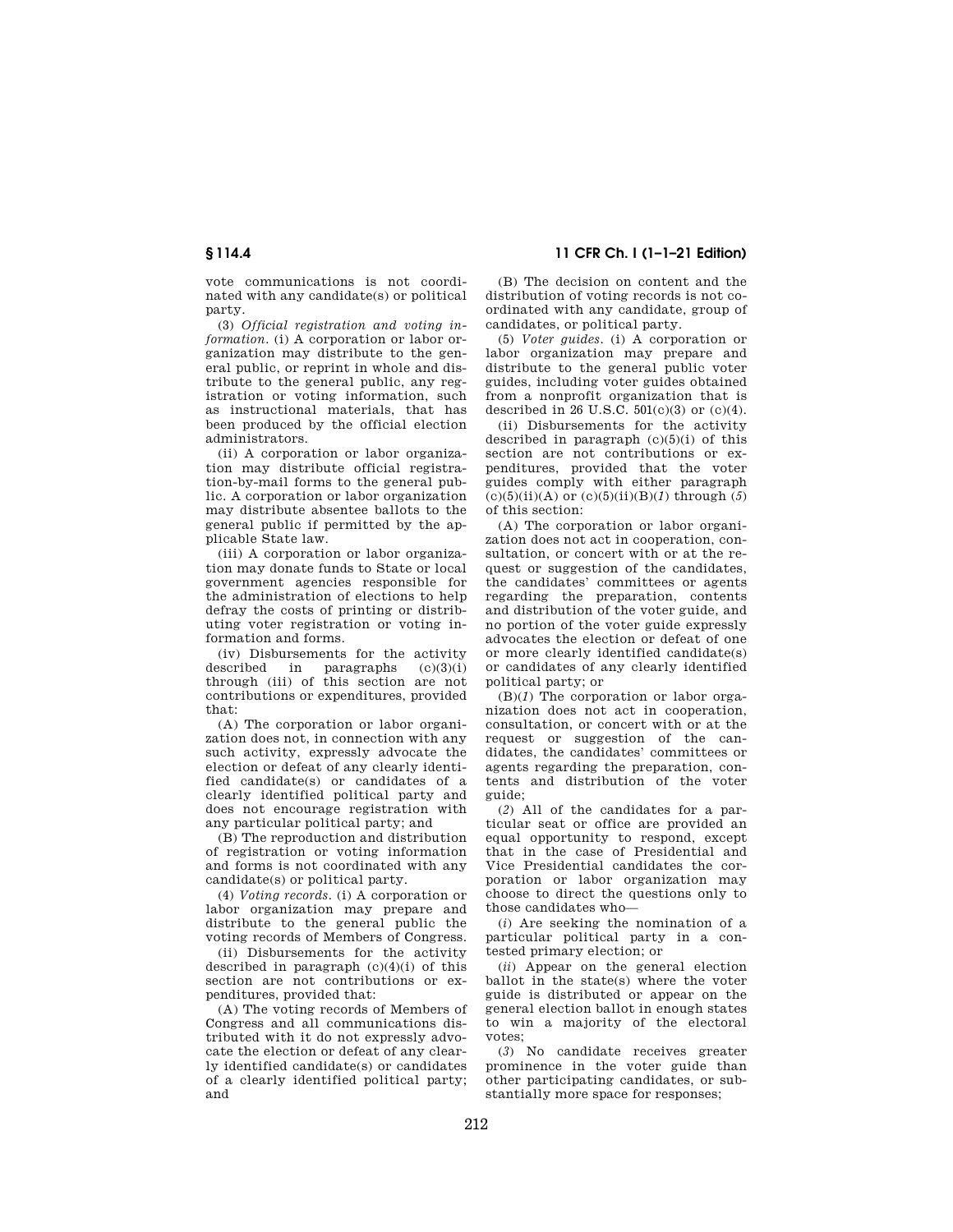(*4*) The voter guide and its accompanying materials do not contain an electioneering message; and

(*5*) The voter guide and its accompanying materials do not score or rate the candidates' responses in such a way as to convey an electioneering message.

(6) *Endorsements.* (i) A corporation or labor organization may endorse a candidate, and may communicate the endorsement to the restricted class and the general public. The Internal Revenue Code and regulations promulgated thereunder should be consulted regarding restrictions or prohibitions on endorsements by nonprofit corporations described in  $26$  U.S.C.  $501(c)(3)$ .

(ii) Disbursements for announcements of endorsements to the general public are not contributions or expenditures, provided that:

(A) The public announcement is not coordinated with a candidate, a candidate's authorized committee, or their agents; and

(B) Disbursements for any press release or press conference to announce the endorsement are de minimis. Such disbursements shall be considered de minimis if the press release and notice of the press conference are distributed only to the representatives of the news media that the corporation or labor organization customarily contacts when issuing non-political press releases or holding press conferences for other purposes.<br>(iii)

Disbursements for announcements of endorsements to the restricted class may be coordinated pursuant to 114.3(a) and are not contributions or expenditures provided that no more than a *de minimis* number of copies of the publication that includes the endorsement are circulated beyond the restricted class.

(7) *Candidate appearances on educational institution premises*—(i) *Rental of facilities at usual and normal charge.*  Any incorporated nonprofit educational institution exempt from federal taxation under 26 U.S.C. 501(c)(3), such as a school, college or university, may make its facilities available to any candidate or political committee in the ordinary course of business and at the usual and normal charge. In this event, the requirements of paragraph  $(c)(7)(ii)$  of this section are not applicable.

(ii) *Use of facilities at no charge or at less than the usual and normal charge.*  An incorporated nonprofit educational institution exempt from federal taxation under  $26 \text{ U.S.C. } 501 \text{(c)}(3)$ , such as a school, college or university, may sponsor appearances by candidates, candidates' representatives or representatives of political parties at which such individuals address or meet the institution's academic community or the general public (whichever is invited) on the educational institution's premises at no charge or at less than the usual and normal charge, if:<br>(A) The educational inst

educational institution makes reasonable efforts to ensure that the appearances constitute speeches, question and answer sessions, or similar communications in an academic setting, and makes reasonable efforts to ensure that the appearances are not conducted as campaign rallies or events; and

(B) The educational institution does not, in conjunction with the appearance, expressly advocate the election or defeat of any clearly identified candidate(s) or candidates of a clearly identified political party, and does not favor any one candidate or political party over any other in allowing such appearances.

(d) *Voter registration and get-out-thevote drives*—(1) *Voter registration and get-out-the-vote drives permitted.* A corporation or labor organization may support or conduct voter registration and get-out-the-vote drives that are aimed at employees outside its restricted class and the general public. Voter registration and get-out-the-vote drives include providing transportation to the polls or to the place of registration.

(2) *Disbursements for certain voter registration and get-out-the-vote drives not expenditures.* Voter registration or getout-the-vote drives that are conducted in accordance with paragraphs  $(d)(2)(i)$ through  $(d)(2)(v)$  of this section are not expenditures.

(i) The corporation or labor organization shall not make any communication expressly advocating the election or defeat of any clearly identified candidate(s) or candidates of a clearly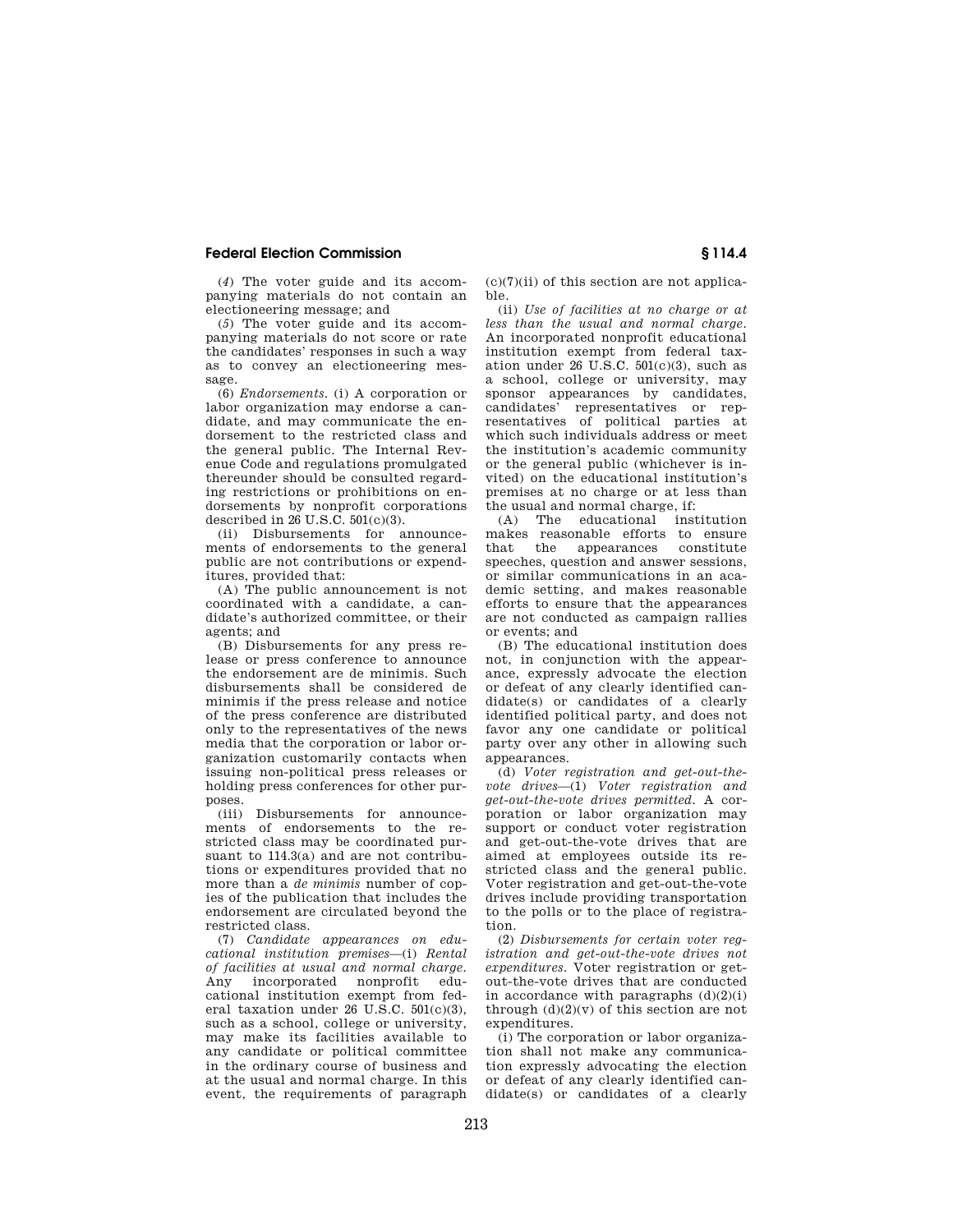identified political party as part of the voter registration or get-out-the-vote drive.

(ii) The voter registration drive shall not be directed primarily to individuals previously registered with, or intending to register with, the political party favored by the corporation or labor organization. The get-out-thevote drive shall not be directed primarily to individuals currently registered with the political party favored by the corporation or labor organization.

(iii) These services shall be made available without regard to the voter's political preference. Information and other assistance regarding registering or voting, including transportation and other services offered, shall not be withheld or refused on the basis of support for or opposition to particular candidates or a particular political party.

(iv) Individuals conducting the voter registration or get-out-the-vote drive shall not be paid on the basis of the number of individuals registered or transported who support one or more particular candidates or political party.

(v) The corporation or labor organization shall notify those receiving information or assistance of the requirements of paragraph  $(d)(2)(iii)$  of this section. The notification shall be made in writing at the time of the registration or get-out-the-vote drive.

(e) *Incorporated membership organizations, incorporated trade associations, incorporated cooperatives and corporations without capital stock.* An incorporated membership organization, incorporated trade association, incorporated cooperative or corporation without capital stock may permit candidates, candidates' representatives or representatives of political parties to address or meet members and employees of the organization, and their families, on the organization's premises or at a meeting, convention or other function of the organization, in accordance with the conditions set forth in paragraphs  $(b)(1)$  (i) through (viii) of this section.

(f) *Candidate debates.* (1) A nonprofit organization described in 11 CFR 110.13(a)(1) may use its own funds and may accept funds donated by corpora-

**§ 114.5 11 CFR Ch. I (1–1–21 Edition)** 

tions or labor organizations under paragraph (f)(3) of this section to defray costs incurred in staging candidate debates held in accordance with 11 CFR 110.13.

(2) A broadcaster (including a cable television operator, programmer or producer), *bona fide* newspaper, magazine or other periodical publication may use its own funds to defray costs incurred in staging public candidate debates held in accordance with 11 CFR 110.13.

(3) A corporation or labor organization may donate funds to nonprofit organizations qualified under 11 CFR 110.13(a)(1) to stage candidate debates held in accordance with 11 CFR 110.13 and 114.4(f).

[60 FR 64276, Dec. 14, 1995, as amended at 61 FR 18051, Apr. 24, 1996; 67 FR 78681, Dec. 26, 2002; 68 FR 457, Jan. 3, 2003; 72 FR 72913, Dec. 26, 2007; 79 FR 62817, Oct. 21, 2014]

#### **§ 114.5 Separate segregated funds.**

(a) *Voluntary contributions to a separate segregated fund.* (1) A separate segregated fund is prohibited from making a contribution or expenditure by utilizing money or anything of value secured by physical force, job discrimination, financial reprisals, or the threat of force, job discrimination, or financial reprisal; or by dues, fees, or other monies required as a condition of membership in a labor organization or as a condition of employment or by monies obtained in any commercial transaction. For purposes of this section, fees or monies paid as a condition of acquiring or retaining membership or employment are monies required as a condition of membership or employment even though they are refundable upon request of the payor.

(2) A guideline for contributions may be suggested by a corporation or a labor organization, or the separate segregated fund of either, provided that the person soliciting or the solicitation informs the persons being solicited—

(i) That the guidelines are merely suggestions; and

(ii) That an individual is free to contribute more or less than the guidelines suggest and the corporation or labor organization will not favor or disadvantage anyone by reason of the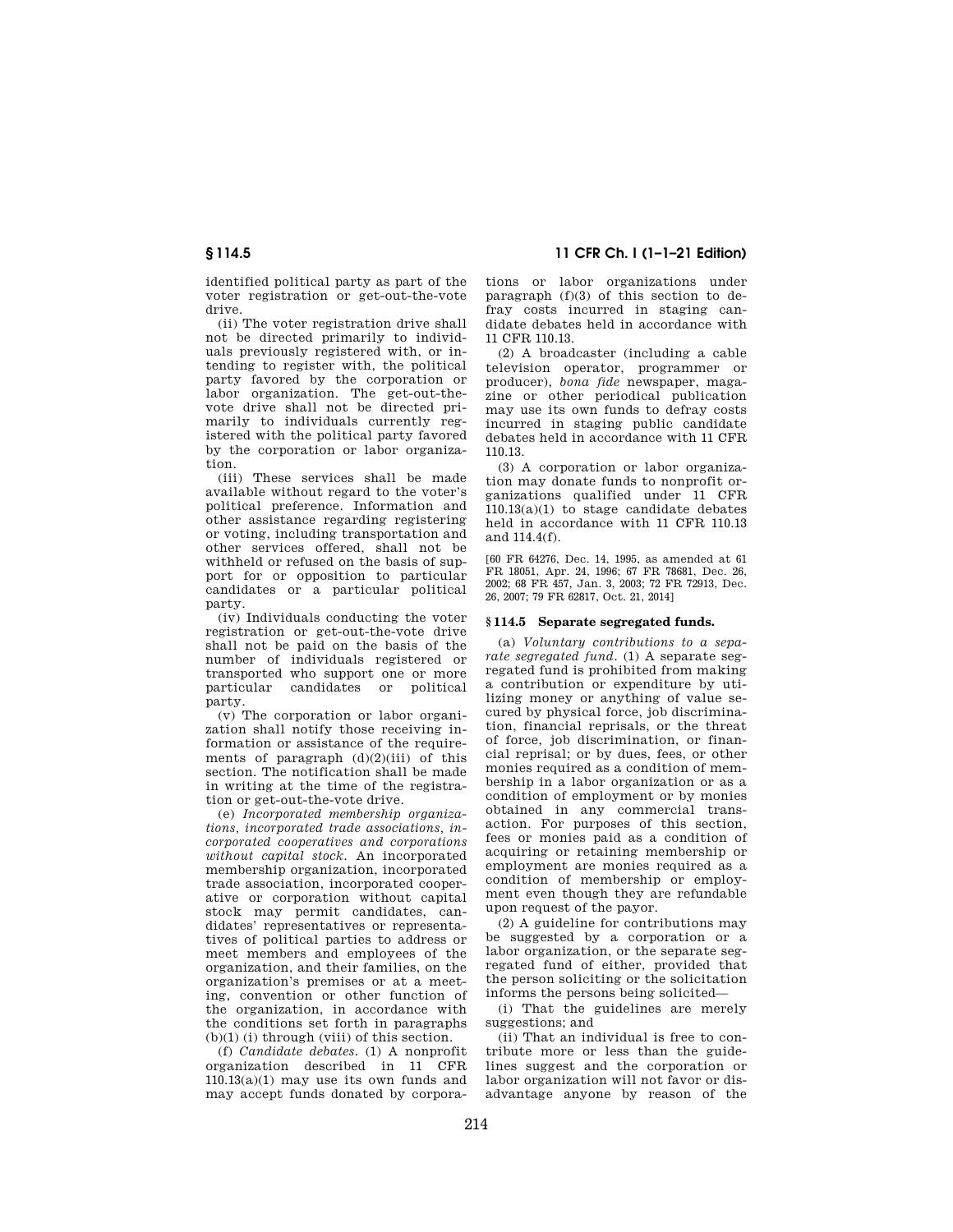amount of their contribution or their decision not to contribute.

A corporation or labor organization or the separate segregated fund of either may not enforce any guideline for contributions.

(3) Any person soliciting an employee or member for a contribution to a separate segregated fund must inform such employee or member of the political purposes of the fund at the time of the solicitation.

(4) Any persons soliciting an employee or member for a contribution to a separate segregated fund must inform the employee or member at the time of such solicitation of his or her right to refuse to so contribute without any reprisal.

(5) Any written solicitation for a contribution to a separate segregated fund which is addressed to an employee or member must contain statements which comply with the requirements of paragraphs (a) (3) and (4) of this section, and if a guideline is suggested, statements which comply with the requirements of paragraph (a)(2) of this section.

(b) *Use of treasury monies.* Corporations, labor organizations, membership organizations, cooperatives, or corporations without capital stock may use general treasury monies, including monies obtained in commercial transactions and dues monies or membership fees, for the establishment, administration, and solicitation of contributions to its separate segregated fund. A corporation, labor organization, membership organization, cooperative, or corporation without capital stock may not use the establishment, administration, and solicitation process as a means of exchanging treasury monies for voluntary contributions.

(1) A contributor may not be paid for his or her contribution through a bonus, expense account, or other form of direct or indirect compensation.

(2) A corporation, labor organization, membership organization, cooperative, or corporation without capital stock may, subject to the provisions of 39 U.S.C. 3005 and chapter 61, title 18, United States Code, utilize a raffle or other fundraising device which involves a prize, so long as State law permits and the prize is not disproportionately valuable. Dances, parties, and other types of entertainment may also be used as fundraising devices. When using raffles or entertainment to raise funds, a reasonable practice to follow is for the separate segregated fund to reimburse the corporation or labor organization for costs which exceed onethird of the money contributed.

(3) If the separate segregated fund pays any solicitation or other administrative expense from its own account, which expense could be paid for as an administrative expense by the collecting agent, the collecting agent may reimburse the separate segregated fund no later than 30 calendar days after the expense was paid by the separate segregated fund.

(c) *Membership in separate segregated funds.* (1) A separate segregated fund established by a corporation, labor organization, membership organization, cooperative, or corporation without capital stock may provide that persons who contribute a certain amount to its separate segregated fund will become *members* of its separate segregated fund, so long as—

(i) The fund accepts contributions of all amounts, subject to the limitations of part 110;

(ii) Subject to paragraph  $(c)(1)(iii)$  of this section, nothing of value may be given in return for or in the course of membership;

(iii) The fund may use membership status for intangible privileges such as allowing members only to choose the candidates to whom the fund will contribute.

(2) The fact that the separate segregated fund of a corporation, labor organization, membership organization, cooperative, or corporation without capital stock is a *membership group* does not provide the corporation, labor organization, membership organization, cooperative, or corporation without capital stock with any greater right of communication or solicitation than the corporation, labor organization, membership organization, cooperative, or corporation without capital stock is otherwise granted under this part.

(d) *Control of funds.* A corporation, membership organization, cooperative, corporation without capital stock, or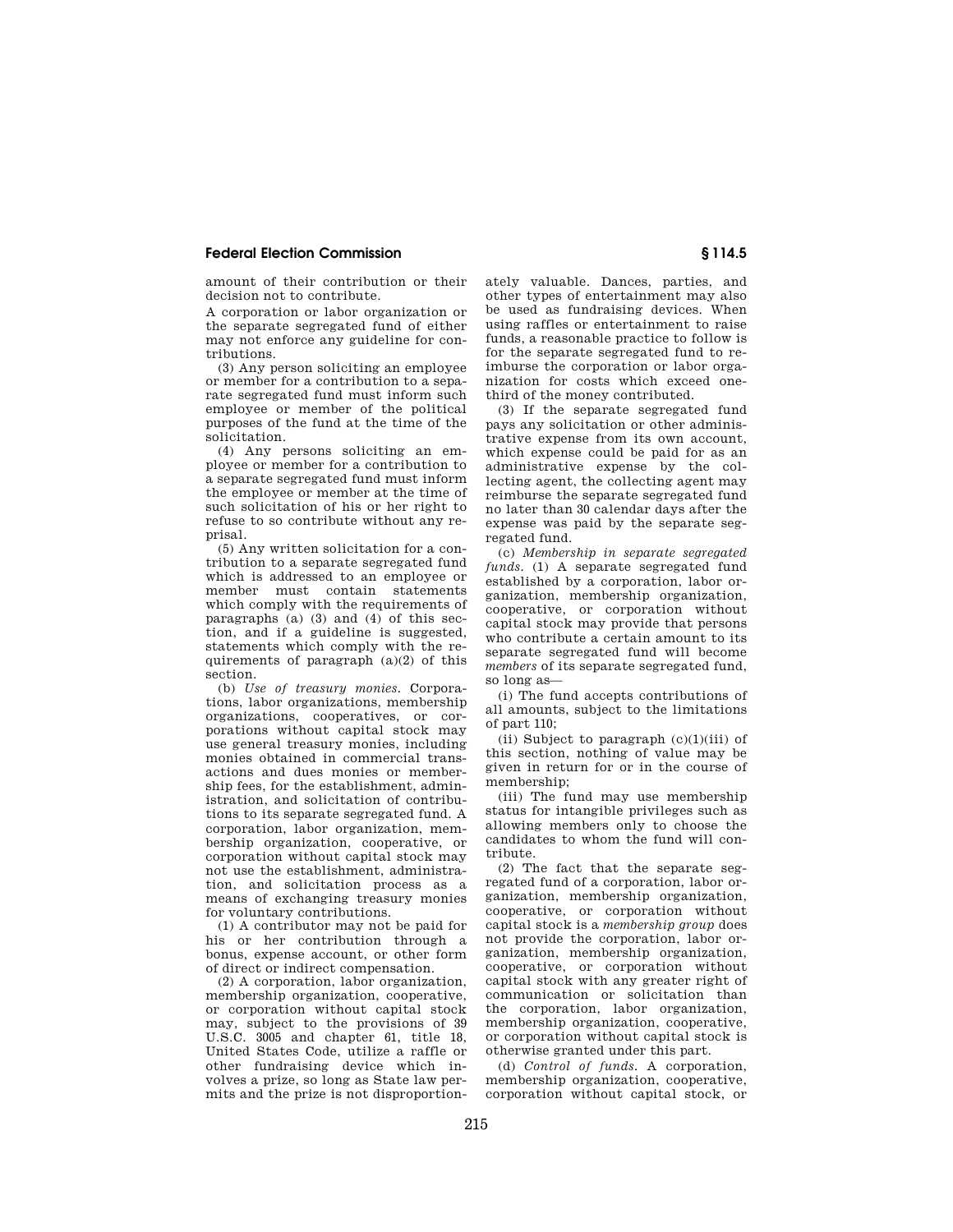labor organization may exercise control over its separate segregated fund.

(e) *Disclosure.* Separate segregated funds are subject to the following disclosure requirements:

(1) A corporation or labor organization is not required to report any payment made or obligation incurred which is not a contribution or expenditure, as defined in §114.1(a), except those reporting requirements specifically set forth in this section.

(2) A membership organization or corporation is not required to report the cost of any communication to its members or stockholders or executive or administrative personnel, if such membership organization or corporation is not organized primarily for the purpose of influencing the nomination for election, or election, of any person to Federal office, except that—

(i) The costs incurred by a membership organization, including a labor organization, or by a corporation, directly attributable to a communication expressly advocating the election or defeat of a clearly identified candidate (other than a communication primarily devoted to subjects other than the express advocacy of the election or defeat of a clearly identified candidate) shall, if those costs exceed \$2,000 per election, be reported in accordance with 11 CFR 100.134(a); and

(ii) The amounts paid or incurred for legal or accounting services rendered to or on behalf of a candidate or political committee solely for the purpose of ensuring compliance with the provisions of the Act or chapter 95 or 96 of the Internal Revenue Code of 1954 paid by a corporation or labor organization which is the regular employer of the individual rendering such services, shall be reported in accordance with the provisions of part 104.

(3) A separate segregated fund is subject to all other disclosure requirements of political committees as set forth in part 104.

(f) *Contribution limits.* Separate segregated funds are subject to the contribution limitations for political committees set forth in part 110. (See particularly §110.3).

(g) *Solicitations.* Except as specifically provided in §§114.6, 114.7, and 114.8, a corporation and/or its separate seg-

**§ 114.5 11 CFR Ch. I (1–1–21 Edition)** 

regated fund or a labor organization and/or its separate segregated fund is subject to the following limitations on solicitations:

(1) A corporation or a separate segregated fund established by a corporation is prohibited from soliciting contributions to such fund from any person other than its stockholders and their families and its executive or administrative personnel and their families. A corporation may solicit the executive or administrative personnel of its subsidiaries, branches, divisions, and affiliates and their families. For purposes of this section, the factors set forth at 11 CFR  $100.5(g)(4)$  shall be used to determine whether an organization is an affiliate of a corporation.

(2) A labor organization, or a separate segregated fund established by a labor organization is prohibited from soliciting contributions to such a fund from any person other than its members and executive or administrative personnel, and their families.

(h) *Accidental or inadvertent solicitation.* Accidental or inadvertent solicitation by a corporation or labor organization, or the separate segregated fund of either, of persons apart from and beyond those whom it is permitted to solicit will not be deemed a violation, provided that such corporation or labor organization or separate segregated fund has used its best efforts to comply with the limitations regarding the persons it may solicit and that the method of solicitation is corrected forthwith after the discovery of such erroneous solicitation.

(i) *Communications paid for with voluntary contributions.* A separate segregated fund may, using voluntary contributions, communicate with the general public, except that such communications may not solicit contributions to a separate segregated fund established by a corporation, labor organization, membership organization, cooperative, or corporation without capital stock, unless such solicitation is permitted under paragraph (g) of this section.

(j) *Acceptance of contributions.* A separate segregated fund may accept contributions from persons otherwise permitted by law to make contributions.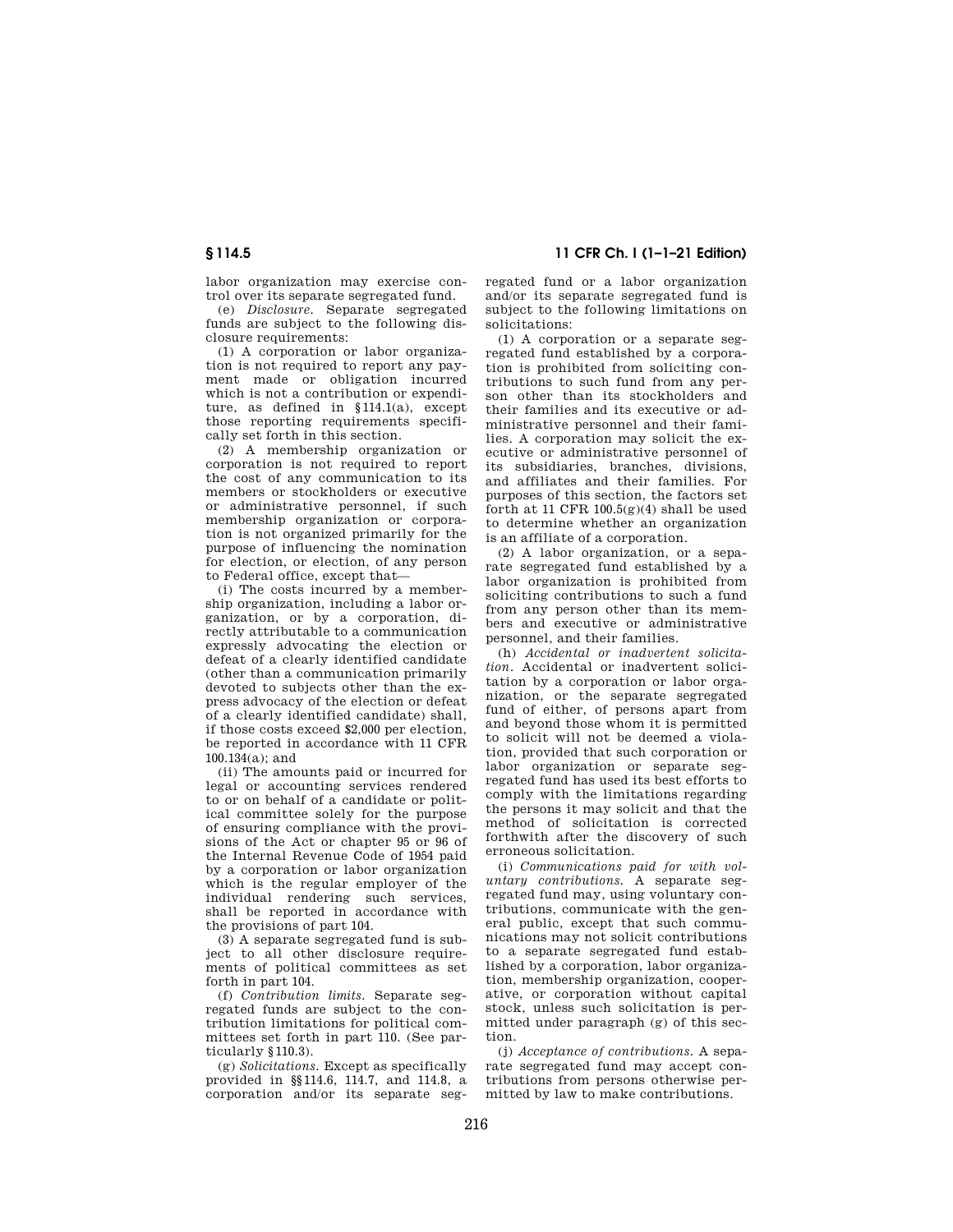(k) *Availability of methods.* Any corporation, including its subsidiaries, branches, divisions, and affiliates, that uses a method of soliciting voluntary contributions or facilitating the making of voluntary contributions from its stockholders or executive or administrative personnel and their families, shall make that method available to a labor organization representing any members working for the corporation, its subsidiaries, branches, divisions, and affiliates for soliciting voluntary contributions or facilitating the making of voluntary contributions from its members and their families. Such method shall be made available on the written request of the labor organization and at a cost sufficient only to reimburse the corporation for the expenses incurred thereby. For example—

(1) If a corporation, including its subsidiaries, branches, divisions, or affiliates utilizes a payroll deduction plan, check-off system, or other plan which deducts contributions from the dividend or payroll checks of stockholders or executive or administrative personnel, the corporation shall, upon written request of the labor organization, make that method available to members of the labor organization working for the corporation, its subsidiaries, branches, divisions, or affiliates, who wish to contribute to the separate segregated fund of the labor organization representing any members working for the corporation, or any of its subsidiaries, branches, divisions, or affiliates. The corporation shall make the payroll deduction plan available to the labor organization at a cost sufficient only to reimburse the corporation for the actual expenses incurred thereby.

(2) If a corporation uses a computer for addressing envelopes or labels for a solicitation to its stockholders or executive or administrative personnel, the corporation shall, upon written request, program the computer to enable the labor organization to solicit its members. The corporation shall charge the labor organization a cost sufficient only to reimburse the corporation for the actual expenses incurred in programming the computers and the allocated cost of employee time relating to the work, and the materials used.

(3) If a corporation uses corporate facilities, such as a company dining room or cafeteria, for meetings of stockholders or executive or administrative personnel at which solicitations are made, the corporation shall upon written request of the labor organization allow that labor organization to use existing corporate facilities for meetings to solicit its members. The labor organization shall be required to reimburse the corporation for any actual expenses incurred thereby, such as any increase in the overhead to the corporation and any cost involved in setting up the facilities.

(4) If a corporation uses no method to solicit voluntary contributions or to facilitate the making of voluntary contributions from stockholders or executive or administrative personnel, it is not required by law to make any method available to the labor organization for its members. The corporation and the labor organization may agree upon making any lawful method available even though such agreement is not required by the Act.

(5) The availability of methods of twice yearly solicitations is subject to the provisions of §114.6(e).

(l) *Methods permitted by law to labor organizations.* Notwithstanding any other law, any method of soliciting voluntary contributions or of facilitating the making of voluntary contributions to a separate segregated fund established by a corporation, permitted by law to corporations with regard to stockholders and executive or administrative personnel, shall also be permitted to labor organizations with regard to their members and executive or administrative personnel.

(52 U.S.C. 30118, 30107(a)(8))

[41 FR 35955, Aug. 25, 1976, as amended at 45 FR 21210, Apr. 1, 1980; 48 FR 26303, June 7, 1983; 48 FR 50508, Nov. 2, 1983; 54 FR 34114, Aug. 17, 1989; 54 FR 48580, Nov. 24, 1989; 67 FR 78681, Dec. 26, 2002]

#### **§ 114.6 Twice yearly solicitations.**

(a) A corporation and/or its separate segregated fund may make a total of two written solicitations for contributions to its separate segregated fund per calendar year of its employees other than stockholders, executive or administrative personnel, and their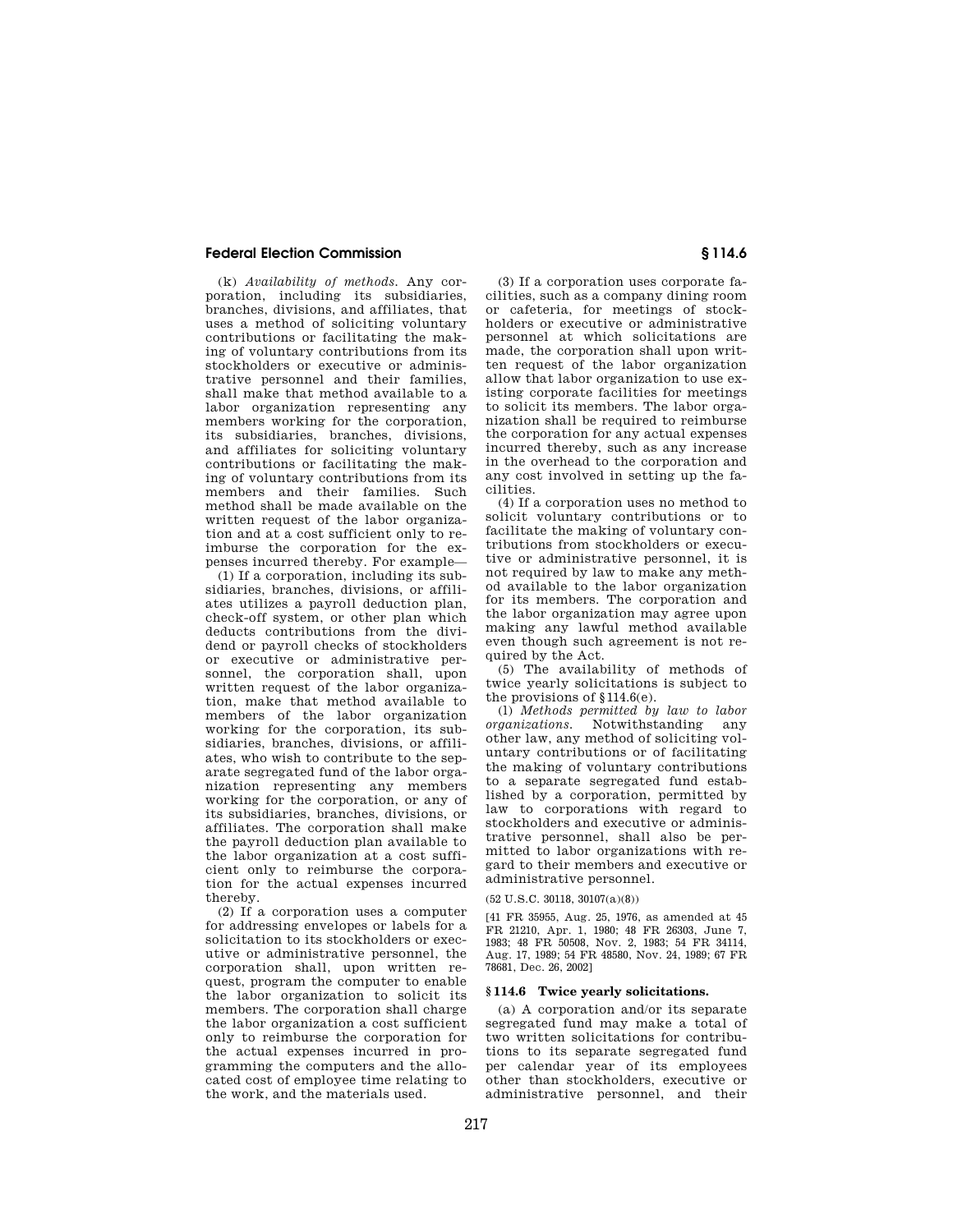families. Employees as used in this section does not include former or retired employees who are not stockholders. Nothing in this paragraph shall limit the number of solicitations a corporation may make of its stockholders and executive or administrative personnel under §114.5(g).

(b) A labor organization and/or its separate segregated fund may make a total of two written solicitations per calendar year of employees who are not members of the labor organization, executive or administrative personnel, or stockholders (and their families) of a corporation in which the labor organization represents members working for the corporation. Nothing in this paragraph shall limit the number of solicitations a labor organization may make of its members under §114.5(g).

(c) *Written solicitation.* A solicitation under this section may be made only by mail addressed to stockholders, executive or administrative personnel, or employees at their residences. All written solicitations must inform the recipient—

(1) Of the existence of the custodial arrangement described hereinafter;

(2) That the corporation, labor organization, or the separate segregated fund of either cannot be informed of persons who do not make contributions; and

(3) That persons who, in a calendar year make a single contribution of \$50 or less, or multiple contributions aggregating \$200 or less may maintain their anonymity by returning their contributions to the custodian.

(d) *The custodial arrangement.* In order to maintain the anonymity of persons who do not wish to contribute and of persons who wish to respond with a single contribution of \$50 or less, or multiple contributions aggregating \$200 or less in a calendar year, and to satisfy the recordkeeping provisions, the corporation, labor organization, or separate segregated fund of either shall establish a custodial arrangement for collecting the contributions under this section.

(1) The custodian for a separate segregated fund established by a corporation shall not be a stockholder, officer executive or administrative personnel, or employee of the corporation, or an

**§ 114.6 11 CFR Ch. I (1–1–21 Edition)** 

officer, or employee of its separate segregated fund. The custodian for a separate segregated fund established by a labor organization shall not be a member, officer or employee of the labor organization or its separate segregated fund.

(2) The custodian shall keep the records of contributions received in accordance with the requirements of part 102 and shall also—

(i) Establish a separate account and deposit contributions in accordance with the provisions of part 103;

(ii) Provide the fund with the identification of any person who makes a single contribution of more than \$50 and the identification of any person who makes multiple contributions aggregating more than \$200. The custodian must provide this information within a reasonable time prior to the reporting date of the fund under part 104;

(iii) Periodically forward all funds in the separate account, by check drawn on that account, to the separate segregated fund; and

(iv) Treat all funds which appear to be illegal in accordance with the provisions of §103.3(b).

(3) The custodian shall not—

(i) Make the records of persons making a single contribution of \$50 or less, or multiple contributions aggregating \$200 or less, in a calendar year, available to any person other than representatives of the Federal Election Commission and law enforcement officials or judicial bodies.

(ii) Provide the corporation or labor organization or the separate segregated fund of either with any information pertaining to persons who, in a calendar year, make a single contribution of \$50 or less or multiple contributions aggregating \$200 or less except that the custodian may forward to the corporation, labor organization or separate segregated fund of either the total number of contributions received; or

(iii) Provide the corporation, labor organization, or the separate segregated fund of either with any information pertaining to persons who have not contributed.

(4) The corporation, labor organization, or the separate segregated fund of either shall provide the custodian with a list of all contributions, indicating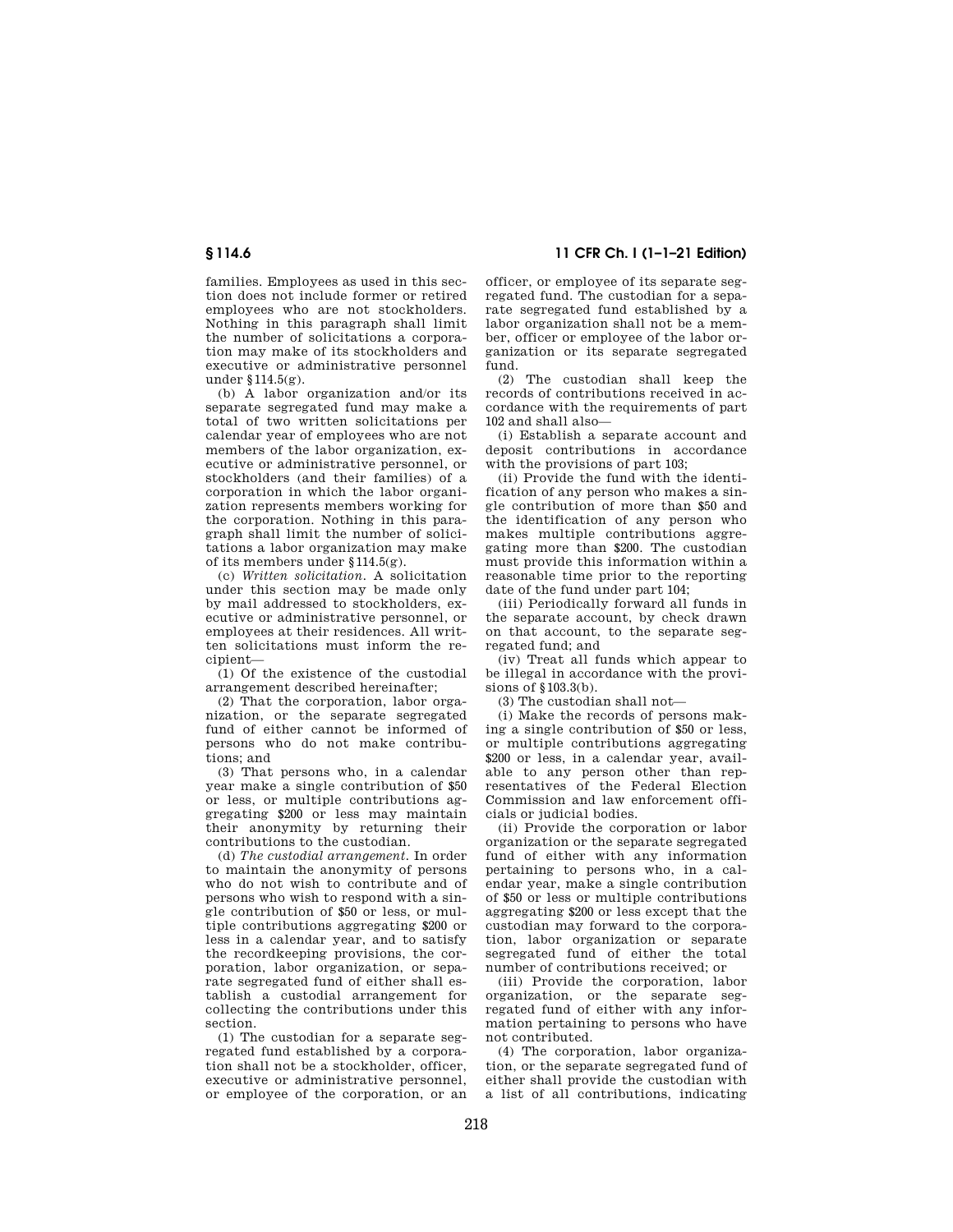the contributor's identification and amount contributed, which have been made directly to the separate segregated fund by any person within the group of persons solicited under this section.

(5) Notwithstanding the prohibitions of paragraph  $(d)(1)$  of this section, the custodian may be employed by the separate segregated fund as its treasurer and may handle all of its contributions, provided that the custodian preserves the anonymity of the contributors as required by this section. The custodian shall file the required reports with the Federal Election Commission. A custodian who serves as treasurer is subject to all of the duties, responsibilities, and liabilities of a treasurer under the Act, and may not participate in the decision making process whereby the separate segregated fund makes contributions and expenditures

(e) *Availability of methods.* (1) A corporation or labor organization or the separate segregated fund of either may not use a payroll deduction plan, a check-off system, or other plan which deducts contributions from an employee's paycheck as a method of facilitating the making of contributions under this section.

(2) The twice yearly solicitation may only be used by a corporation or labor organization to solicit contributions to its separate segregated fund and may not be used for any other purpose.

(3) A corporation is required to make available to a labor organization representing any members working for the<br>cornoration or its subsidiaries corporation or its subsidiaries, branches, divisions, or affiliates the method which the corporation uses to solicit employees under this section during any calendar year.

(i) If the corporation uses a method to solicit any employees under this section, the corporation is required to make that method available to the labor organization to solicit the employees of the corporation who are not represented by that labor organization, and the executive or administrative personnel and the stockholders of the corporation and their families.

(ii) If the corporation does not wish to disclose the names and addresses of stockholders or employees, the cor-

poration shall make the names and addresses of stockholders and employees available to an independent mailing service which shall be retained to make the mailing for *both* the corporation and the labor organization for any mailings under this section.

(iii) If the corporation makes no solicitation of employees under this section during the calendar year, the corporation is not required to make any method or any names and addresses available to any labor organization.

(4) The corporation shall notify the labor organization of its intention to make a solicitation under this section during a calendar year and of the method it will use, within a reasonable time prior to the solicitation, in order to allow the labor organization opportunity to make a similar solicitation.

(5) If there are several labor organizations representing members employed at a single corporation, its subsidiaries, branches, divisions, or affiliates, the labor organizations, either singularly or jointly, may not make a combined total of more than two written solicitations per calendar year. A written solicitation may contain a request for contributions to each separate fund established by the various labor organizations making the combined mailing.

 $(52 \text{ U.S.C. } 30101(8)(\text{B})(\text{iii}), \quad 30102(\text{c})(3),$  $30111(a)(8)$ 

[41 FR 35955, Aug. 25, 1976, as amended at 45 FR 15125, Mar. 7, 1980; 61 FR 3550, Feb. 1, 1996; 84 FR 18700, May 2, 2019]

#### **§ 114.7 Membership organizations, cooperatives, or corporations without capital stock.**

(a) Membership organizations, cooperatives, or corporations without capital stock, or separate segregated funds established by such persons may solicit contributions to the fund from members and executive or administrative personnel, and their families, of the organization, cooperative, or corporation without capital stock.

(b) Nothing in this section waives the prohibition on contributions to the separate segregated fund by corporations, national banks, or labor organizations which are members of a membership organization, cooperative, or corporation without capital stock.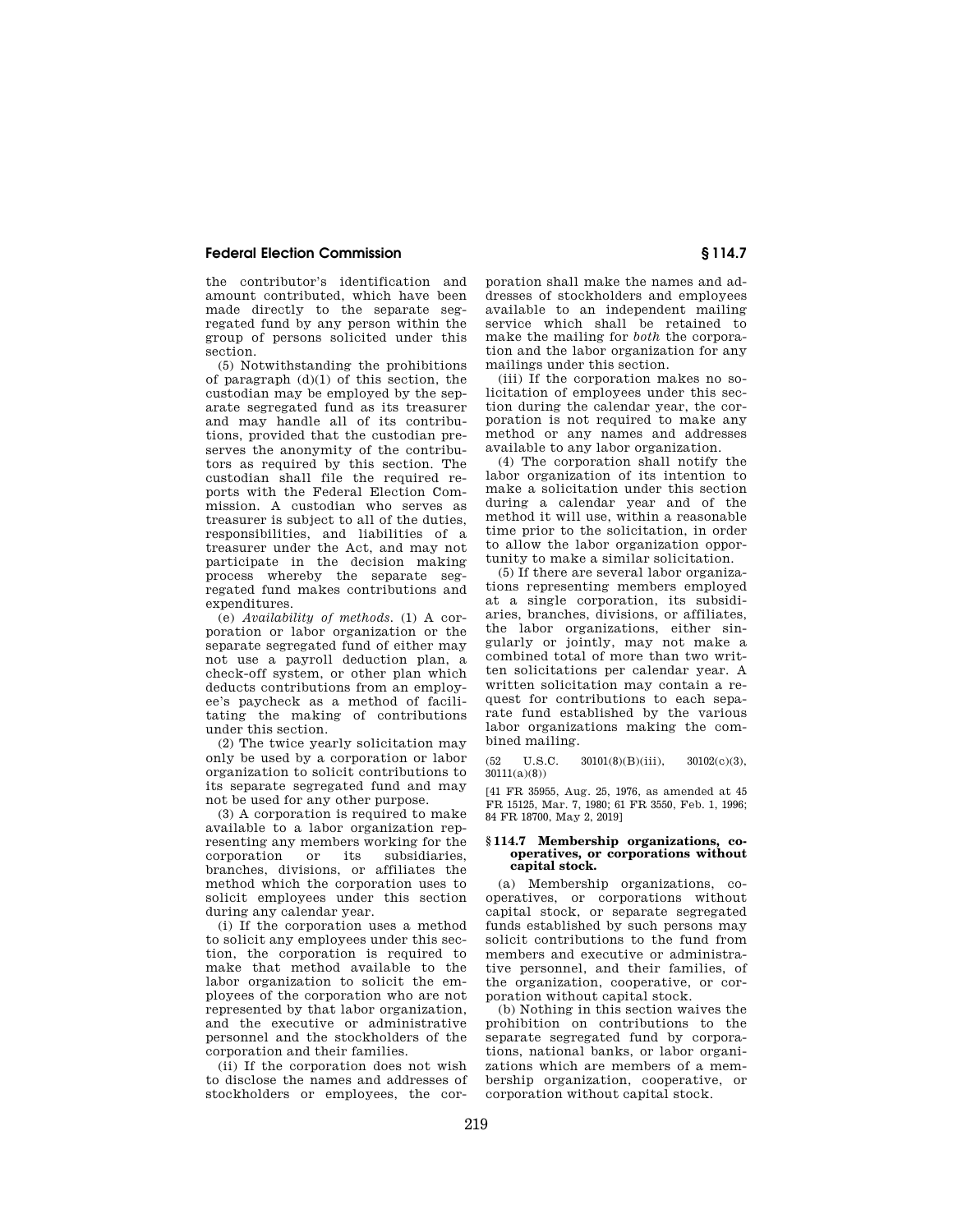(c) A trade association whose membership is made up in whole or in part of corporations is subject to the provisions of §114.8 when soliciting any stockholders or executive or administrative personnel of member corporations. A trade association which is a membership organization may solicit its noncorporate members under the provisions of this section.

(d) The question of whether a professional organization is a corporation is determined by the law of the State in which the professional organization exists.

(e) There is no limitation upon the number of times an organization under this section may solicit its members and executive or administrative personnel, and their families.

(f) There is no limitation under this section on the method of solicitation or the method of facilitating the making of voluntary contributions which may be used.

(g) A membership organization, cooperative, or corporation without capital stock and the separate segregated funds of the organizations are subject to the provisions in §114.5(a).

(h) A membership organization, cooperative, or corporation without capital stock may communicate with its members and executive or administrative personnel, and their families, under the provisions of §114.3.

(i) A mutual life insurance company may solicit its policyholders if the policyholders are members within the organizational structure.

(j) A membership organization, including a trade association, cooperative, or corporation without capital stock or a separate segregated fund established by such organization may not solicit contributions from the separate segregated funds established by its members. The separate segregated fund established by a membership organization, including a trade association, cooperative, or corporation without capital stock may, however, accept unsolicited contributions from the separate segregated funds established by its members.

 $(k)(1)$  A federated cooperative as defined in the Agricultural Marketing Act of 1929, 12 U.S.C. 1141j, or a rural cooperative eligible for assistance

**§ 114.8 11 CFR Ch. I (1–1–21 Edition)** 

under chapter 31 or title 7 of the United States Code, may solicit the members of the cooperative's regional, state or local affiliates, provided that all of the political committees established, financed, maintained or controlled by the cooperative and its regional, State or local affiliates are considered one political committee for the purposes of the limitations in 11 CFR 110.1 and 110.2.

(2) A cooperative as described in paragraph  $(k)(1)$  of this section may make communications to its members under the provisions of 11 CFR 114.3.

(52 U.S.C. 30118, 30107(a)(8))

[41 FR 35955, Aug. 25, 1976, as amended at 48 FR 50508, Nov. 2, 1983; 58 FR 45775, Aug. 30, 1993]

#### **§ 114.8 Trade associations.**

(a) *Definition.* A trade association is generally a membership organization of persons engaging in a similar or related line of commerce, organized to promote and improve business conditions in that line of commerce and not to engage in a regular business of a kind ordinarily carried on for profit, and no part of the net earnings of which inures to the benefit of any member.

(b) *Prohibition.* Nothing in this section waives the prohibition on contributions by corporations which are members of a trade association.

(c) *Limitations.* A trade association or a separate segregated fund established by a trade association may solicit contributions from the stockholders and executive or administrative personnel of the member corporations of such trade association and the families of such stockholders and personnel if—

(1) The member corporation involved has separately and specifically approved the solicitations; and

(2) The member corporation has not approved a solicitation by any other trade association for the same calendar year.

(d) *Separate and specific approval.* (1) The member corporation must knowingly and specifically approve any solicitation for a trade association, whether the solicitation is done by the trade association, its separate segregated fund, or the corporation or any of its personnel, for contributions to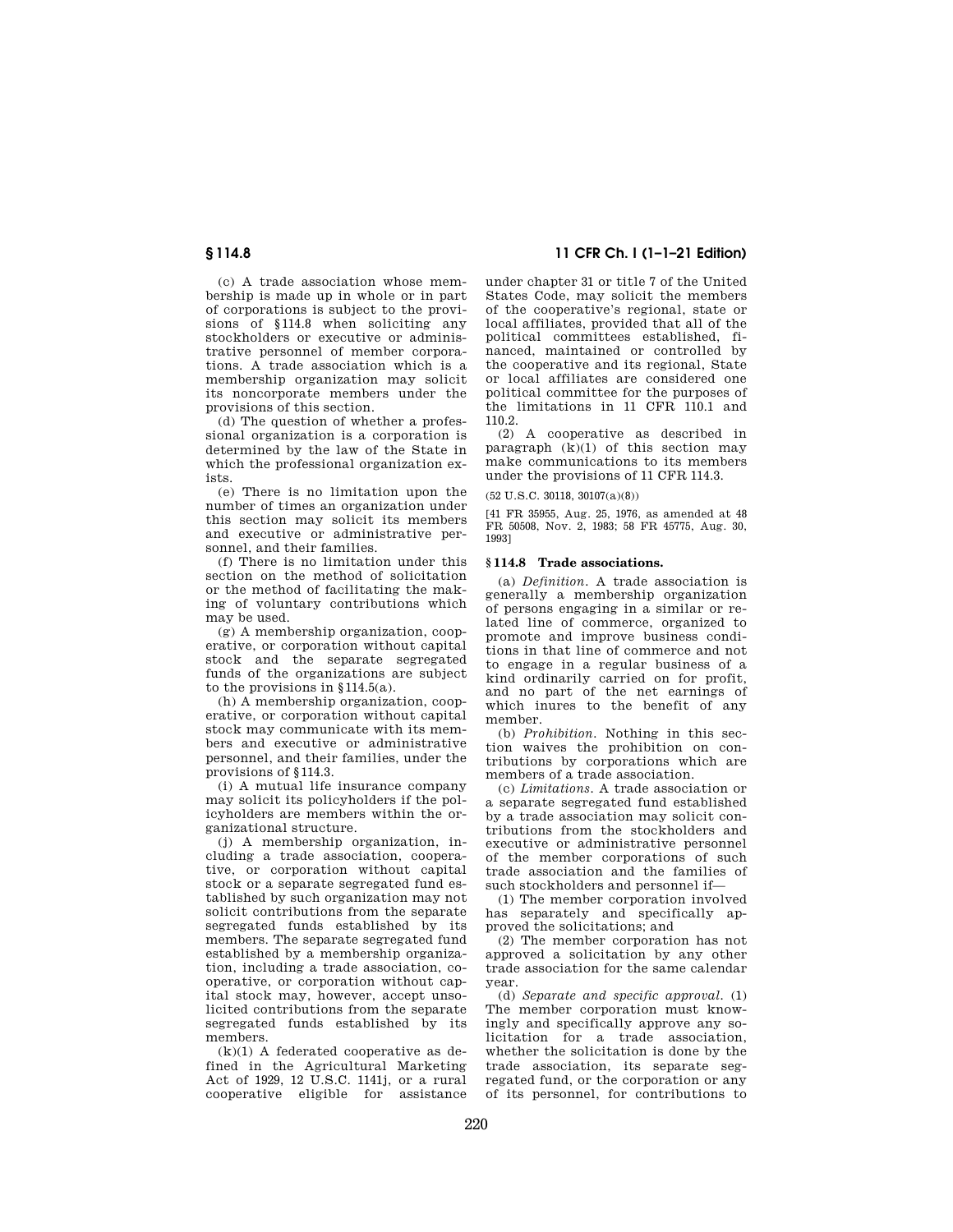the trade association's separate segregated fund.

(2) A copy of each approved request received by a trade association or its separate segregated fund shall be maintained by the trade association or its fund for three years from the year for which the approval is given.

(3) The request for approval may contain a copy of solicitation materials which will be used if approval is granted. Such a mailing must specifically indicate the requirement of approval and the limitation of paragraph  $(c)(2)$ of this section, and approval must be granted to the trade association or its separate segregated fund prior to the time any solicitation is made of the stockholders or executive or administrative personnel by the trade association, its separate segregated fund, or by the corporation for contributions to the separate segregated fund of the trade association. (The request for approval may be sent to the representatives of the corporation with whom the trade association normally conducts the association's activities.)

(4) A separate authorization specifically allowing a trade association to solicit its corporate member's stockholders, and executive or administrative personnel applies through the calendar year for which it is designated. A separate authorization by the corporate member must be designated for each year during which the solicitation is to occur. This authorization may be requested and may also be received prior to the calendar year in which the solicitation is to occur.

 $(5)$  In its request to a member corporation, a trade association may indicate that it intends to solicit, for example, a limited class of the executive or administrative personnel of the member corporation, or only the executive or administrative personnel but not the stockholders of the member corporation. Moreover, in its approval, a member corporation may similarly limit any solicitation by the trade association or its separate segregated fund. In any event, a member corporation, once it has approved any solicitation—even to a limited extent—of its personnel or stockholders by a trade association or its separate segregated fund, is precluded from approving any

such solicitation by another trade association or its separate segregated fund and the corporation and its personnel are precluded from soliciting the corporation's executive or administrative personnel or stockholders on behalf of another trade association or its separate segregated fund.

(e) *Solicitation.* (1) After a trade association has obtained the approval required in paragraph (c) of this section, there is no limit on the number of times the trade association or its separate segregated fund may solicit the persons approved by the member corporation during the calendar year to which the approval applies. The member corporation may, however, in its approval limit the number of times solicitations may be made.

(2) A member corporation which grants permission to a trade association to solicit is in no way restricted in its rights under §114.5(g) to solicit its stockholders or executive or administrative personnel and their families for contributions to the corporation's own separate segregated fund.

(3) There is no limitation on the method of soliciting voluntary contributions or the method of facilitating the making of voluntary contributions which a trade association may use.

(4) A corporation may provide incidental services to collect and forward contributions from its employee stockholders and executive and administrative personnel to the separate segregated fund of a trade association of which the corporation is a member, including a payroll deduction or checkoff system, upon written request of the trade association. Any corporation that provides such incidental services, and the corporation's subsidiaries, branches, divisions, and affiliates, shall make those incidental services available to a labor organization representing any members working for the corporation or the corporation's subsidiaries, branches, divisions, or affiliates, upon written request of the labor organization and at a cost sufficient only to reimburse the corporation or the corporation's subsidiaries, branches, divisions, and affiliates, for the expenses incurred thereby.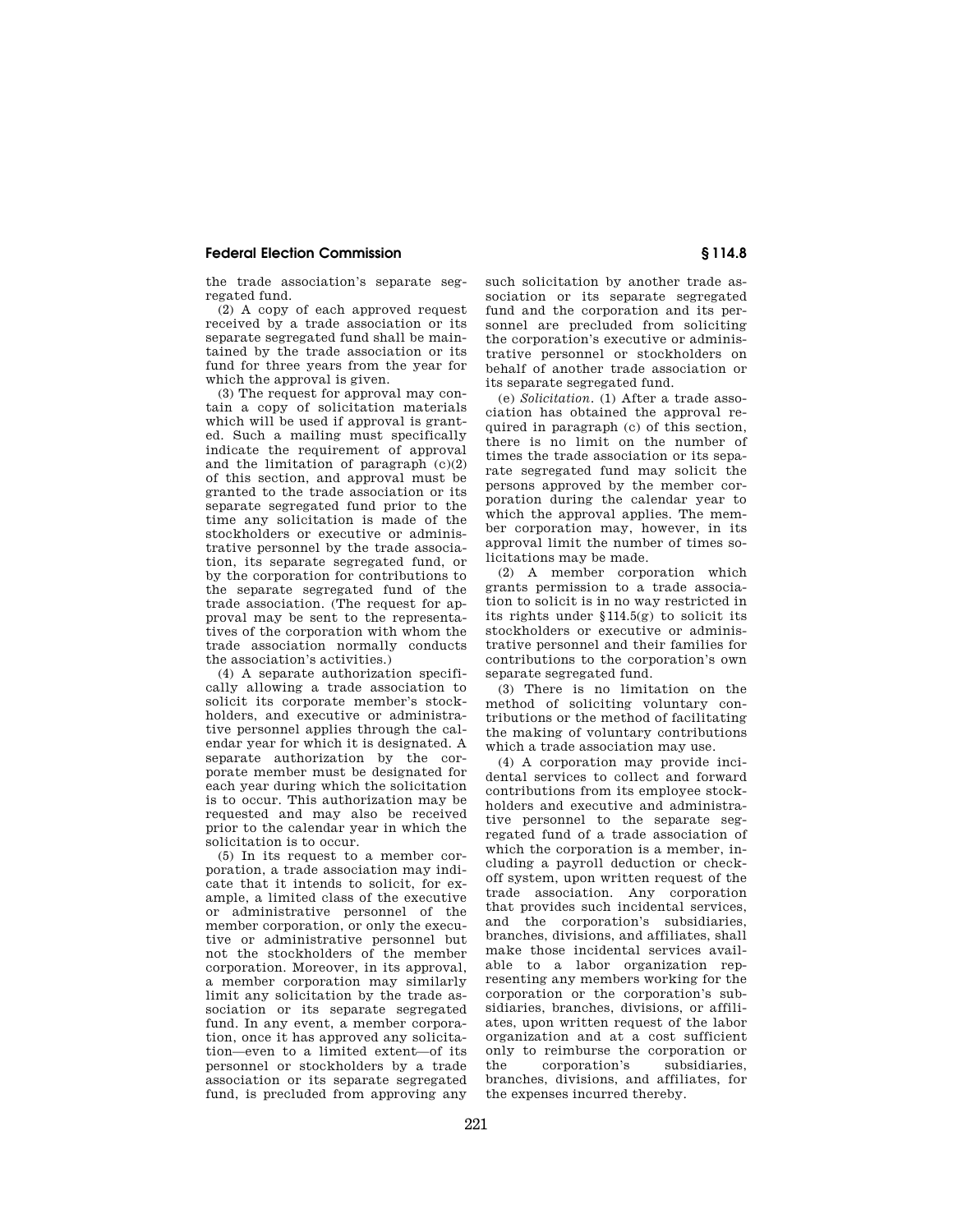(5) A trade association and/or its separate segregated fund is subject to the provisions of §114.5(a).

(f) *Solicitation of a subsidiary corporation.* If a parent corporation is a member of the trade association but its subsidiary is not, the trade association or its separate segregated fund may only solicit the parent's executive or administrative personnel and their families and the parent's stockholders and their families; it may not solicit the subsidiary's executive or administrative personnel or stockholders or their families. If a subsidiary is a member of the trade association but the parent corporation is not, the trade association or its separate segregated fund may only solicit the subsidiary's executive or administrative personnel and their families and the subsidiary's stockholders and their families; it may not solicit the parent's executive or administrative personnel or stockholders or their families. If both parent and subsidiary are members of the trade association, the executive or administrative personnel and their families and the stockholders and their families of each may be solicited.

(g) *Federations of trade associations.* (1) A federation of trade associations is an organization representing trade associations involved in the same or allied line of commerce. Such a federation may, subject to the following limitations, solicit the members of the federation's regional, State or local affiliates or members, provided that all of the political committees established, financed, maintained or controlled by the federation and its regional, State or local affiliates or members are considered one political committee for the purposes of the limitations in §§110.1 and 110.2. The factors set forth at §100.5(g)(4) shall be used to determine whether an entity is a regional, State or local affiliate of a federation of trade associations.

(i) The federation and its member associations may engage in a joint solicitation; or

(ii) The member association may delegate its solicitation rights to the federation.

(2) A federation is subject to the provisions of this section when soliciting the stockholders and executive or ad-

# **§ 114.9 11 CFR Ch. I (1–1–21 Edition)**

ministrative personnel of the corporate members of its member associations.

(h) *Communications other than solicitations.* A trade association may make communications, other than solicitations, to its members and their families under the provisions of §114.3. When making communications to a member which is a corporation, the trade association may communicate with the representatives of the corporation with whom the trade association normally conducts the association's activities.

(i) *Trade association employees.* (1) A trade association may communicate with its executive or administrative personnel and their families under the provisions of §114.3; a trade association may communicate with its other employees under the provisions of §114.4.

(2) A trade association may solicit its executive or administrative personnel and their families under the provisions of §114.5(g); a trade association may solicit its other employees under the provisions of §114.6.

(52 U.S.C. 30118, 30107(a)(8))

[41 FR 35955, Aug. 25, 1976, as amended at 48 FR 48650, Oct. 20, 1983; 48 FR 50508, Nov. 2, 1983; 54 FR 10622, Mar. 15, 1989; 54 FR 27154, June 28, 1989, 54 FR 34114, Aug. 17, 1989; 54 FR 48580, Nov. 24, 1989; 55 FR 2281, Jan. 23, 1990; 70 FR 41944, July 21, 2005]

#### **§ 114.9 Use of corporate or labor organization facilities.**

(a) *Use of corporate facilities for individual volunteer activity by stockholders and employees.* (1) Stockholders and employees of the corporation may, subject to the rules and practices of the corporation and 11 CFR 100.54, make occasional, isolated, or incidental use of the facilities of a corporation for individual volunteer activity in connection with a Federal election and will be required to reimburse the corporation only to the extent that the overhead or operating costs of the corporation are increased. A corporation may not condition the availability of its facilities on their being used for political activity, or on support for or opposition to any particular candidate or political party. As used in this paragraph, *occasional, isolated, or incidental use* generally means—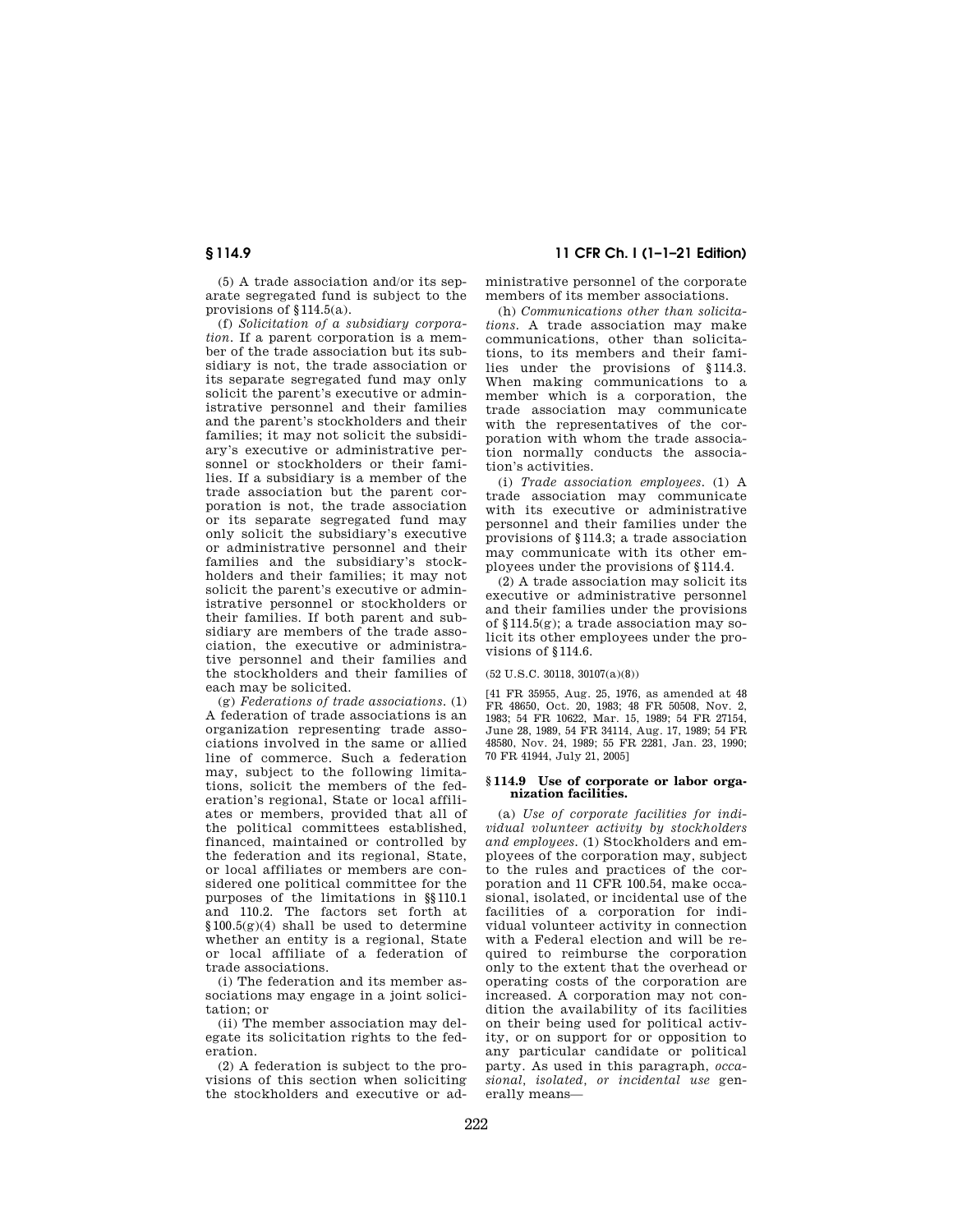(i) When used by employees during working hours, an amount of activity which does not prevent the employee from completing the normal amount of work which that employee usually carries out during such work period; or

(ii) When used by stockholders other than employees during the working period, such use does not interfere with the corporation in carrying out its normal activities.

(2) *Safe harbor.* For the purposes of paragraph  $(a)(1)$  of this section, the following shall be considered occasional, isolated, or incidental use of corporate facilities:

(i) Any individual volunteer activity that does not exceed one hour per week or four hours per month, regardless of whether the activity is undertaken during or after normal working hours; or

(ii) Any such activity that constitutes voluntary individual Internet activities (as defined in 11 CFR 100.94), in excess of one hour per week or four hours per month, regardless of whether the activity is undertaken during or after normal working hours, provided that:

(A) As specified in 11 CFR 100.54, the activity does not prevent the employee from completing the normal amount of work for which the employee is paid or is expected to perform;

(B) The activity does not increase the overhead or operating costs of the corporation; and

(C) The activity is not performed under coercion.

(3) A stockholder or employee who makes more than occasional, isolated, or incidental use of a corporation's facilities for individual volunteer activities in connection with a Federal election is required to reimburse the corporation within a commercially reasonable time for the normal and usual rental charge, as defined in 11 CFR  $100.52(d)(2)$ , for the use of such facilities.

(b) *Use of labor organization facilities for individual volunteer activity by officials, members, and employees.* (1) The officials, members, and employees of a labor organization may, subject to the rules and practices of the labor organization and 11 CFR 100.54, make occasional, isolated, or incidental use of the facilities of a labor organization for individual volunteer activity in connection with a Federal election and will be required to reimburse the labor organization only to the extent that the overhead or operating costs of the labor organization are increased. A labor organization may not condition the availability of its facilities on their being used for political activity, or on support for or opposition to any particular candidate or political party. As used in this paragraph, *occasional, isolated, or incidental use* generally means—

(i) When used by employees during working hours, an amount of activity during any particular work period which does not prevent the employee from completing the normal amount of work which that employee usually carries out during such work period; or

(ii) When used by members other than employees during the working period, such use does not interfere with the labor organization in carrying out its normal activities.

(2) *Safe harbor.* For the purposes of paragraph (b)(1) of this section, the following shall be considered occasional, isolated, or incidental use of labor organization facilities:

(i) Any individual volunteer activity that does not exceed one hour per week or four hours per month, regardless of whether the activity is undertaken during or after normal working hours; or

(ii) Any such activity that constitutes voluntary individual Internet activities (as defined in 11 CFR 100.94), in excess of one hour per week or four hours per month, regardless of whether the activity is undertaken during or after normal working hours, provided that:

(A) As specified in 11 CFR 100.54, the activity does not prevent the employee from completing the normal amount of work for which the employee is paid or is expected to perform;

(B) The activity does not increase the overhead or operating costs of the labor organization; and

(C) The activity is not performed under coercion.

(3) The officials, members, and employees who make more than occasional, isolated, or incidental use of a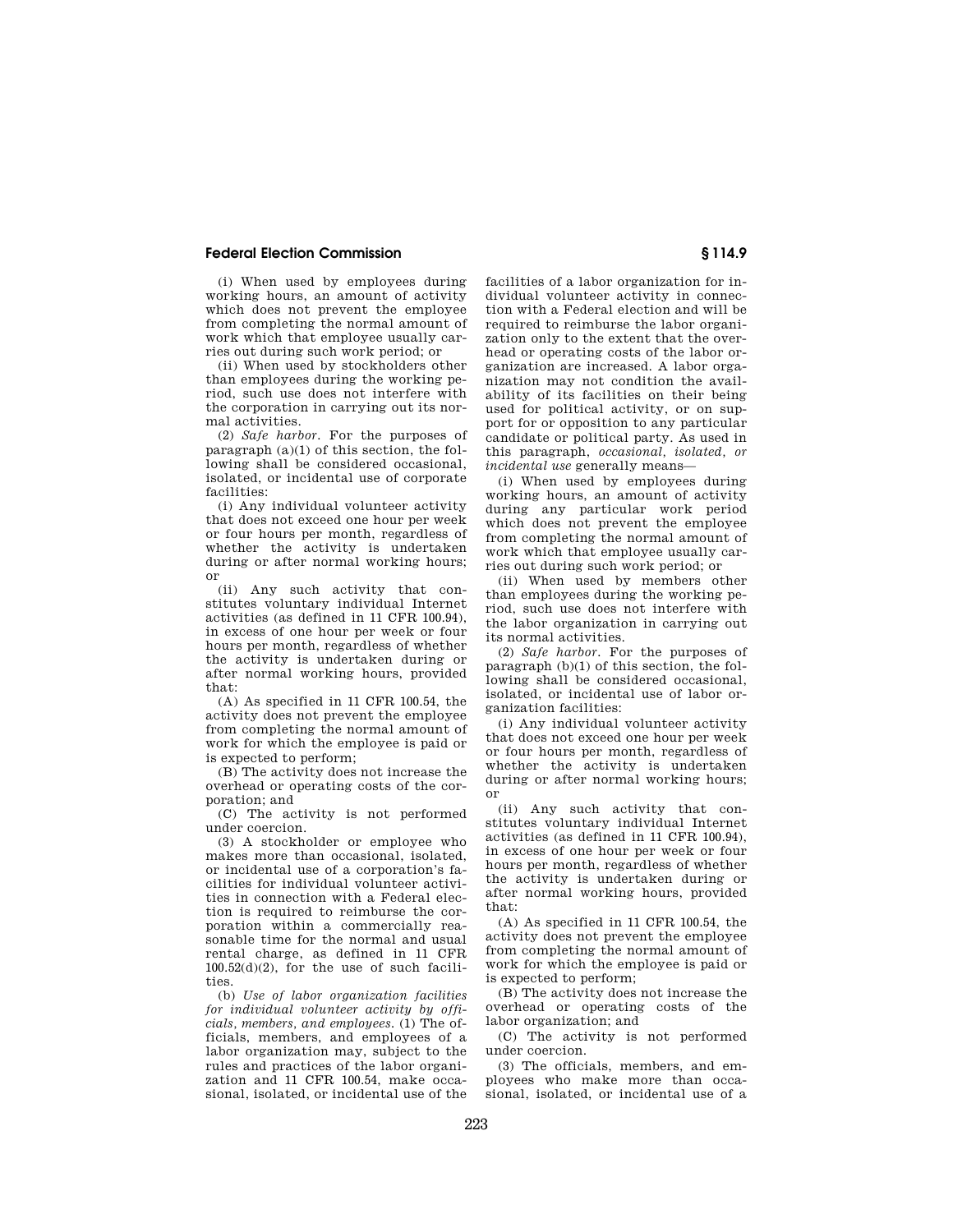labor organization's facilities for individual volunteer activities in connection with a Federal election are required to reimburse the labor organization within a commercially reasonable time for the normal and usual rental charge, as defined in 11 CFR  $100.52(d)(2)$ , for the use of such facilities.

(c) *Use of corporate or labor organization facilities to produce materials.* Any person who uses the facilities of a cor--<br>poration or labor organization to produce materials in connection with a Federal election is required to reimburse the corporation or labor organization within a commercially reasonable time for the normal and usual charge for producing such materials in the commercial market.

(d) *Use or rental of corporate or labor organization facilities by other persons.*  Persons, other than those specifically mentioned in paragraphs (a) and (b) of this section, who make any use of corporate or labor organization facilities, such as by using telephones or typewriters or borrowing office furniture, for activity in connection with a Federal election are required to reimburse the corporation or labor organization within a commercially reasonable time in the amount of the normal and usual rental charge, as defined in 11 CFR 100.52(d)(2), for the use of the facilities.

(e) Nothing in this section shall be construed to alter the provisions in 11 CFR Part 114 regarding communications to and beyond a restricted class.

[41 FR 35955, Aug. 25, 1976, as amended at 45 FR 21210, Apr. 1, 1980; 67 FR 78681, 78682, Dec. 26, 2002; 68 FR 69595, Dec. 15, 2003; 71 FR 18614, Apr. 4, 2006]

#### **§ 114.10 Corporations and labor organizations making independent expenditures and electioneering communications.**

(a) *General.* Corporations and labor organizations may make independent expenditures, as defined in 11 CFR 100.16, and electioneering communications, as defined in 11 CFR 100.29. Corporations and labor organizations are prohibited from making coordinated expenditures as defined in 11 CFR 109.20, coordinated communications as defined in 11 CFR 109.21, or contribu-

**§ 114.10 11 CFR Ch. I (1–1–21 Edition)** 

tions as defined in 11 CFR part 100, subpart B.

NOTE TO PARAGRAPH (a): Pursuant to *SpeechNow.org* v. *FEC,* 599 F.3d 686 (D.C. Cir. 2010) (en banc), and *Carey* v. *FEC,* 791 F. Supp. 2d 121 (D.D.C. 2011), corporations and labor organizations may make contributions to nonconnected political committees that make only independent expenditures, or to separate accounts maintained by nonconnected political committees for making only independent expenditures, notwithstanding 11 CFR 114.2(b) and 11 CFR 114.10(a). The Commission has not conducted a rulemaking in response to these cases.

(b) *Reporting independent expenditures and electioneering communications.* (1) Corporations and labor organizations that make independent expenditures aggregating in excess of \$250 with respect to a given election in a calendar year shall file reports as required by 11 CFR part 114, 104.4(a), and 109.10(b)–(e).

(2) Corporations and labor organizations that make electioneering communications aggregating in excess of \$10,000 in a calendar year shall file the statements required by 11 CFR 104.20(b).

(c) *Non-authorization notice.* Corporations or labor organizations making independent expenditures or electioneering communications shall comply with the requirements of 11 CFR 110.11.

(d) *Segregated bank account.* A corporation or labor organization may, but is not required to, establish a segregated bank account into which it deposits only funds donated or otherwise provided by persons other than national banks, corporations organized by authority of any law of Congress, or foreign nationals (as defined in 11 CFR 110.20(a)(3)), as described in 11 CFR 104.20(c)(7), from which it makes disbursements for electioneering communications.

(e) *Activities prohibited by the Internal Revenue Code.* Nothing in this section shall be construed to authorize any organization exempt from taxation under 26 U.S.C. 501(a) to carry out any activity that it is prohibited from undertaking by the Internal Revenue Code, 26 U.S.C. 501, *et seq.* 

[79 FR 62819, Oct. 21, 2014, as amended at 81 FR 34864, June 1, 2016]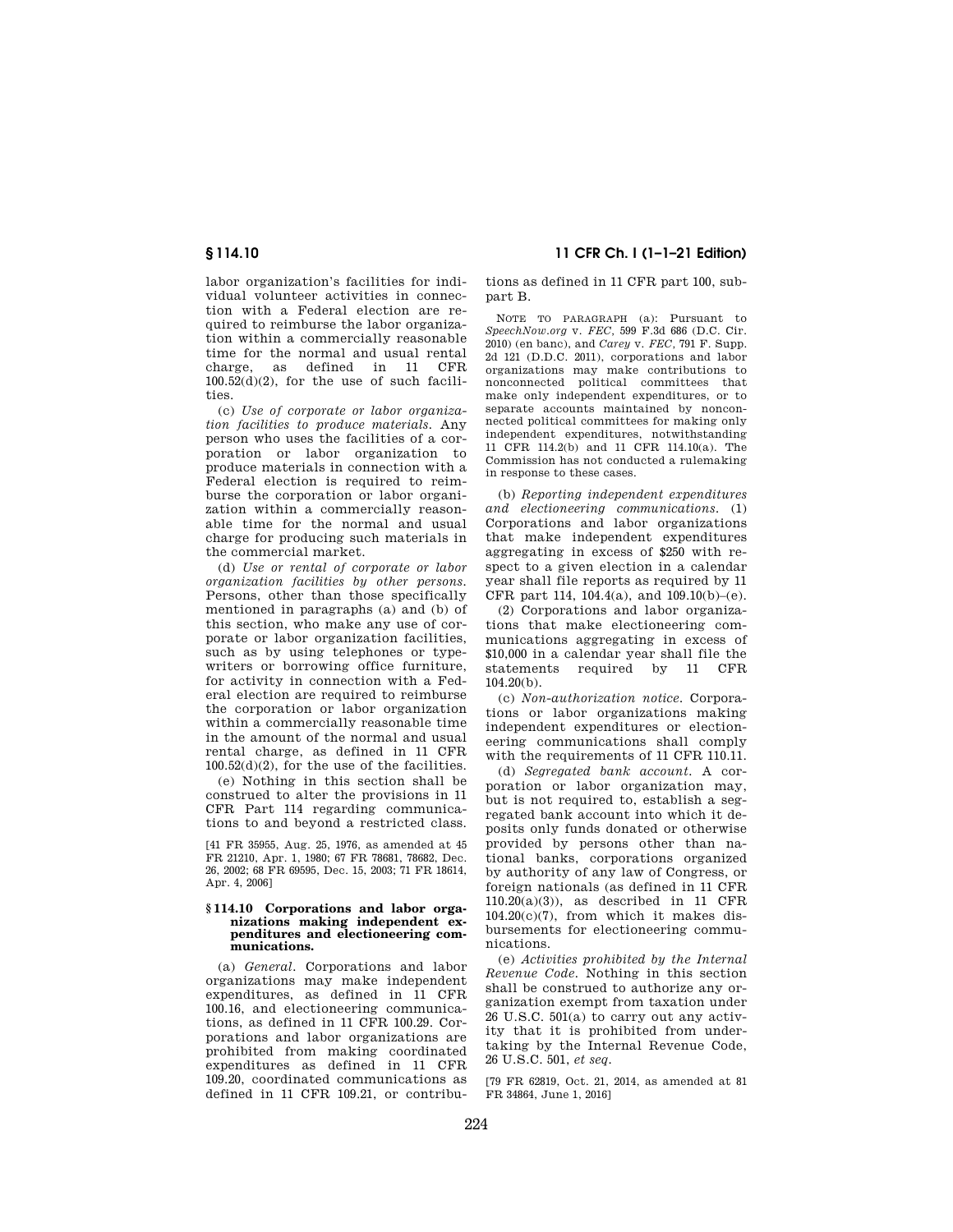# **§ 114.11 Employee participation plans.**

(a) A corporation may establish and administer an employee participation plan (*i.e.*, a *trustee plan*) which is a political giving program in which a corporation pays the cost of establishing and administering separate bank accounts for any employee who wishes to participate. The cost of administering and establishing includes the payment of costs for a payroll deduction or check-off plan and the cost of maintaining the separate bank accounts.

(1) The employees must exercise complete control and discretion over the disbursement of the monies in their accounts.

(2) The trustee, bank, or other administrator shall not provide the corporation or its separate segregated fund any report of the source or recipient of any contribution(s) or donation(s) into or out of any account or of the amount any employee has in an account.

(3) The trustee, bank, or other administrator may provide the corporation or its separate segregated fund with a periodic report limited to information about the total number of employees in the program, the total number of funds in all the accounts combined, and the total amount of contributions made to all candidates and committees combined.

(4) No stockholder, director, or employee of the corporation or its separate segregated fund may exert pressure of any kind to induce participation in the program.

(5) No stockholder, director, or employee of the corporation or its separate segregated fund may exercise any direction or control, either oral or written, over contributions by participants in the program to any candidate, group of candidates, political party, or other person.

(b) An employee participation plan must be made available to all employees including members of a labor organization who are employees of the corporation. Communications about participation in the plan may be conducted by either the corporation or the labor organization or both.

(c) A labor organization may establish and administer an employee participation plan subject to the above provisions, except that the cost shall be borne by the labor organization.

(d) The method used to transmit employee or member contributions to the candidate or political committee may not in any manner identify the corporation or labor organization which established the employee particiption plan.

[41 FR 35955, Aug. 25, 1976]

#### **§ 114.12 Incorporation of political committees; payment of fringe benefits.**

(a) An organization may incorporate and not be subject to the provisions of this part if the organization incorporates for liability purposes only, and if the organization is a political committee as defined in 11 CFR 100.5. Notwithstanding the corporate status of the political committee, the treasurer of an incorporated political committee remains personally responsible for carrying out their respective duties under the Act.

(b) [Reserved]

(c)(1) A corporation or labor organization may not pay the employer's share of the cost of fringe benefits, such as health and life insurance and retirement, for employees or members on leave-without-pay to participate in political campaigns of Federal candidates. The separate segregated fund of a corporation or a labor organization may pay the employer's share of fringe benefits, and such payment would be a contribution in-kind to the candidate. An employee or member may, out of unreimbursed personal funds, assure the continuity of his or her fringe benefits during absence from work for political campaigning, and such payment would not be a contribution in-kind.

(2) Service credit for periods of leavewithout-pay is not considered compensation for purposes of this section if the employer normally gives identical treatment to employees placed on leave-without-pay for nonpolitical purposes.

[41 FR 35955, Aug. 25, 1976, as amended at 45 FR 21210, Apr. 1, 1980; 60 FR 31382, June 15, 1995; 60 FR 64279, Dec. 14, 1995; 79 FR 16663, Mar. 26, 2014]

#### **§ 114.13 Use of meeting rooms.**

Notwithstanding any other provisions of part 114, a corporation or labor